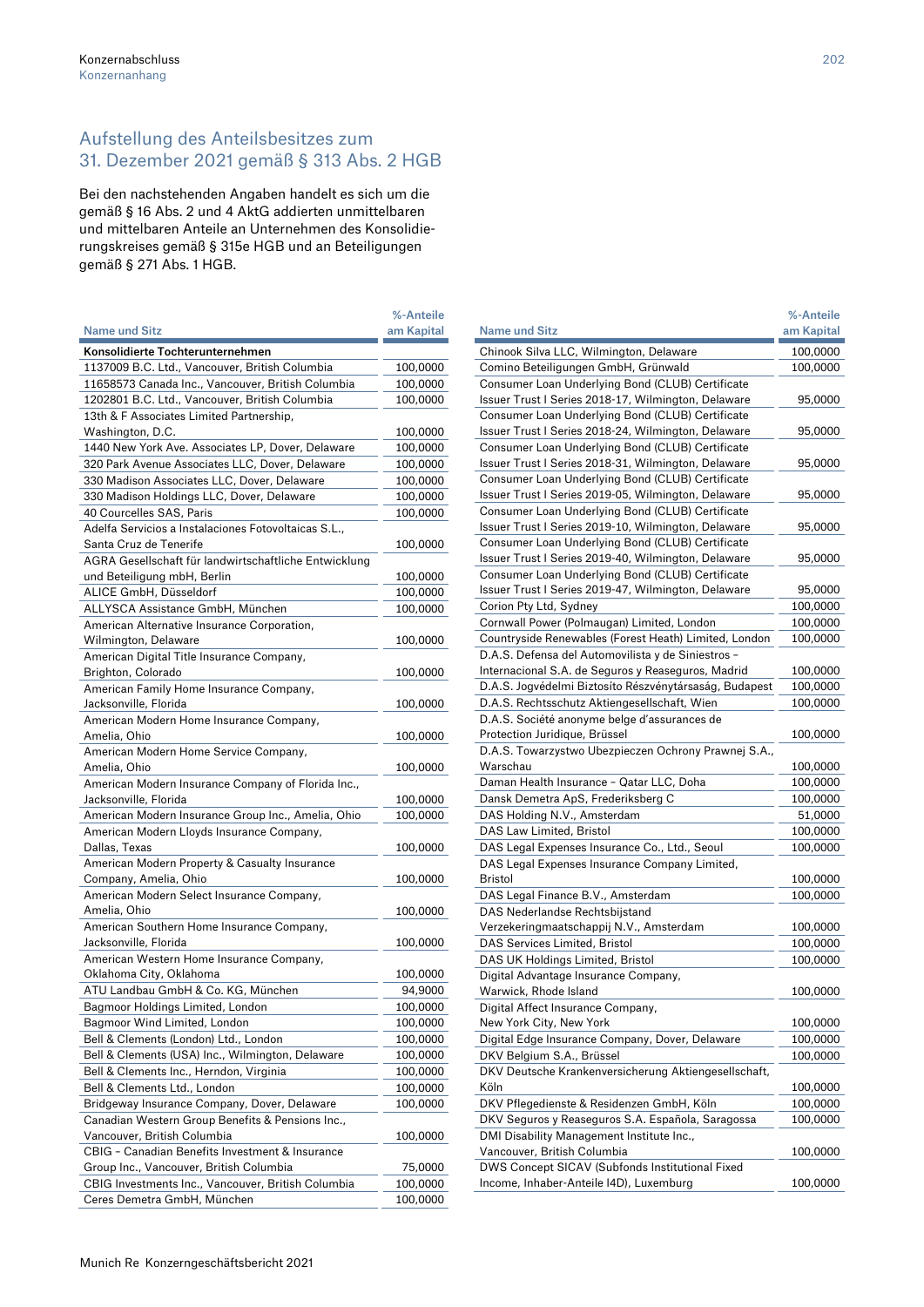|                                                         | %-Anteile  |
|---------------------------------------------------------|------------|
| <b>Name und Sitz</b>                                    | am Kapital |
| DWS Concept SICAV (Subfonds Institutional Fixed         |            |
| Income, Inhaber-Anteile I6D o.N.), Luxemburg            | 100,0000   |
| DWS Concept SICAV (Subfonds Institutional Fixed         |            |
|                                                         |            |
| Income, Inhaber-Anteile I7D o.N.), Luxemburg            | 100,0000   |
| DWS Concept SICAV (Subfonds Institutional Fixed         |            |
| Income, Inhaber-Anteile I8D o.N.), Luxemburg            | 100,0000   |
| E&S Claims Management Inc., Herndon, Virginia           | 100,0000   |
| EIG Co., Wilmington, Delaware                           | 100,0000   |
| ERGO ASIGURARI DE VIATA S.A., Bukarest                  | 100,0000   |
| ERGO ASIGURARI S.A., Bukarest                           | 100,0000   |
| ERGO Austria International AG, Wien                     | 100,0000   |
| ERGO Beratung und Vertrieb AG, Düsseldorf               | 100,0000   |
| ERGO Danismanlik A.S., Istanbul                         | 100,0000   |
| ERGO Deutschland AG, Düsseldorf                         | 100,0000   |
| ERGO Digital Ventures AG, Düsseldorf                    | 100,0000   |
| ERGO Direkt AG, Fürth                                   |            |
|                                                         | 100,0000   |
| ERGO DIREKT Versicherung AG, Fürth                      | 100,0000   |
| ERGO Elfte Beteiligungsgesellschaft mbH, Düsseldorf     | 100,0000   |
| ERGO Fund I LP, Dover, Delaware <sup>1</sup>            | 100,0000   |
| ERGO Generales Seguros y Reaseguros S.A., Madrid        | 100,0000   |
| ERGO Group AG, Düsseldorf                               | 100,0000   |
| ERGO Grundstücksverwaltung GbR, Düsseldorf <sup>1</sup> | 100,0000   |
| ERGO Insurance Company Single Member S.A., Athen        | 100,0000   |
| ERGO Insurance N.V., Brüssel                            | 100,0000   |
| ERGO Insurance Pte. Ltd., Singapur                      | 100,0000   |
| ERGO Insurance SE, Tallinn                              | 100,0000   |
| ERGO International Aktiengesellschaft, Düsseldorf       | 100,0000   |
|                                                         |            |
| ERGO International Services GmbH, Düsseldorf            | 100,0000   |
| ERGO Invest SIA, Riga                                   | 100,0000   |
| ERGO Krankenversicherung AG, Fürth                      | 100,0000   |
| ERGO Lebensversicherung Aktiengesellschaft, Hamburg     | 100,0000   |
| <b>ERGO Life Insurance SE, Vilnius</b>                  | 100,0000   |
| ERGO Life S.A., Grevenmacher                            | 100,0000   |
| ERGO Neunte Beteiligungsgesellschaft mbH, Düsseldorf    | 100,0000   |
| ERGO Partners N.V., Brüssel                             | 100,0000   |
| ERGO Pensionsfonds Aktiengesellschaft, Düsseldorf       | 100,0000   |
| ERGO Pensionskasse AG, Düsseldorf                       | 100,0000   |
| ERGO Private Capital Dritte GmbH & Co. KG, Düsseldorf   | 100,0000   |
| ERGO Private Capital ERGO Leben GmbH, Düsseldorf        | 100,0000   |
| ERGO Private Capital Gesundheit GmbH, Düsseldorf        | 100,0000   |
|                                                         |            |
| ERGO Private Capital Komposit GmbH & Co. KG,            |            |
| Düsseldorf                                              | 100,0000   |
| ERGO Private Capital Pensionskasse GmbH, Düsseldorf     | 100,0000   |
| ERGO Private Capital Victoria Leben GmbH, Düsseldorf    | 100,0000   |
| ERGO Private Capital Vierte GmbH & Co. KG,              |            |
| Düsseldorf                                              | 100,0000   |
| ERGO Private Capital Vorsorge GmbH, Düsseldorf          | 100,0000   |
| ERGO Private Capital Zweite GmbH & Co. KG,              |            |
| Düsseldorf                                              | 100,0000   |
| ERGO Reiseversicherung AG, München                      | 100,0000   |
| ERGO Sechzehnte Beteiligungs-AG, München                | 100,0000   |
| ERGO Technology & Services Management AG,               |            |
| Düsseldorf                                              | 100,0000   |
|                                                         |            |
| ERGO Technology and Services S.A., Sopot                | 100,0000   |
| ERGO Versicherung Aktiengesellschaft, Düsseldorf        | 100,0000   |
| ERGO Versicherung Aktiengesellschaft, Wien              | 100,0000   |
| ERGO Vida Seguros y Reaseguros S.A., Saragossa          | 100,0000   |
| ERGO Vorsorge Lebensversicherung AG, Düsseldorf         | 100,0000   |
| ERV Evropská pojišťovna, a.s., Prag                     | 100,0000   |
| Euro-Center Holding SE, Prag                            | 83,3333    |
| Europaeiske Rejseforsikring A/S, Kopenhagen             | 100,0000   |
| Fairance GmbH, Düsseldorf                               | 100,0000   |
| Faunus Silva LLC, Wilmington, Delaware                  | 100,0000   |
| Flexitel Telefonservice GmbH, Berlin                    | 100,0000   |
|                                                         |            |

|                                                                                                             | %-Anteile            |
|-------------------------------------------------------------------------------------------------------------|----------------------|
| Name und Sitz                                                                                               | am Kapital           |
| Forst Ebnath AG, Ebnath                                                                                     | 100,0000             |
| FOTOUNO S.r.l., Brixen                                                                                      | 100,0000             |
| FOTOWATIO ITALIA GALATINA S.r.l., Brixen                                                                    | 100,0000             |
| FREE MOUNTAIN SYSTEMS S.L., Madrid                                                                          | 100,0000             |
| FS Louisiana I LLC, Wilmington, Delaware                                                                    | 100,0000             |
| FS Louisiana II LLC, Wilmington, Delaware                                                                   | 100,0000             |
| FS San Augustine LLC, Wilmington, Delaware                                                                  | 100,0000             |
| Fundo Invest Exclusivo referenciado di Munich Re Brasil,<br>São Paulo <sup>4</sup>                          | 99,7900              |
| FW Żary Sp.z.o.o., Warschau                                                                                 | 100,0000             |
| Gaucheret S.A., Ixelles                                                                                     | 100,0000             |
| GHGH Holdings Inc., Vancouver, British Columbia                                                             | 100,0000             |
| Global Standards LLC, Dover, Delaware                                                                       | 100,0000             |
| Globality S.A., Munsbach                                                                                    | 100,0000             |
| Great Lakes Insurance SE, München                                                                           | 100,0000             |
| GroupHEALTH Global Benefit Systems Inc.,                                                                    |                      |
| Vancouver, British Columbia                                                                                 | 100,0000             |
| GroupHEALTH Investments Inc.,                                                                               |                      |
| Vancouver, British Columbia                                                                                 | 100,0000             |
| GroupHealth Northern Partners Inc.,                                                                         |                      |
| Vancouver, British Columbia                                                                                 | 100,0000             |
| GroupSource GP Inc., Vancouver, British Columbia                                                            | 100,0000             |
| GroupSource Limited Partnership, Calgary, Alberta <sup>1</sup><br>Groves, John & Westrup Limited, Liverpool | 100,0000<br>100,0000 |
| Habiriscos - Investimentos Imobiliários, S.A., Lissabon                                                     | 100,0000             |
| Hartford Steam Boiler (M) SDN BHD, Kuala Lumpur                                                             | 100,0000             |
| Hartford Steam Boiler (Singapore) Pte. Ltd., Singapur                                                       | 100,0000             |
| Hartford Steam Boiler International GmbH, Rheine                                                            | 100,0000             |
| Hartford Steam Boiler Ireland Limited, Dublin                                                               | 100,0000             |
| HMV GFKL Beteiligungs GmbH, Düsseldorf                                                                      | 100,0000             |
| HSB Brasil Servicos de Engenharia e Inspecao Ltda,                                                          |                      |
| São Paulo                                                                                                   | 100,0000             |
| HSB Engineering Finance Corporation, Dover, Delaware                                                        | 100,0000             |
| HSB Engineering Insurance Limited, London                                                                   | 100,0000             |
| HSB Engineering Insurance Services Limited, London                                                          | 100,0000             |
| HSB Fund I LP, Dover, Delaware <del>'</del>                                                                 | 100,0000             |
| HSB Group Inc., Dover, Delaware                                                                             | 100,0000             |
| HSB International (India) Private Limited, Vadodara                                                         | 100,0000             |
| HSB Japan K.K., Tokio                                                                                       | 100,0000             |
| HSB Secure Services Inc., Hartford, Connecticut<br>HSB Solomon Associates Canada Ltd.,                      | 100,0000             |
| Saint John, New Brunswick                                                                                   | 100,0000             |
| HSB Solomon Associates LLC, Dover, Delaware                                                                 | 100,0000             |
| HSB Specialty Insurance Company,                                                                            |                      |
| Hartford, Connecticut                                                                                       | 100,0000             |
| HSB Technical Consulting & Service (Shanghai) Co. Ltd.,                                                     |                      |
| Shanghai                                                                                                    | 100,0000             |
| Ibero Property Portugal - Investimentos Imobiliários                                                        |                      |
| S.A., Lissabon                                                                                              | 100,0000             |
| Ibero Property Trust S.A., Madrid                                                                           | 100,0000             |
| <b>IDEENKAPITAL Financial Engineering GmbH,</b><br>Düsseldorf                                               |                      |
| <b>IDEENKAPITAL Financial Service GmbH i. L.,</b>                                                           | 100,0000             |
| Düsseldorf                                                                                                  | 100,0000             |
| IDEENKAPITAL GmbH, Düsseldorf                                                                               | 100,0000             |
| IDEENKAPITAL Media Finance GmbH, Düsseldorf                                                                 | 100,0000             |
| IDEENKAPITAL Metropolen Europa GmbH & Co. KG,                                                               |                      |
| Düsseldorf                                                                                                  | 72,3477              |
| iii, München <sup>4</sup>                                                                                   | 100,0000             |
| IK Einkauf Objekt Eins GmbH & Co. KG, Düsseldorf                                                            | 100,0000             |
| IK Einkauf Objektmanagement GmbH, Düsseldorf                                                                | 100,0000             |
| IK Einkaufsmärkte Deutschland GmbH & Co. KG,                                                                |                      |
| Düsseldorf                                                                                                  | 52,0387              |
| IK Premium Fonds GmbH & Co. KG, Düsseldorf                                                                  | 100,0000             |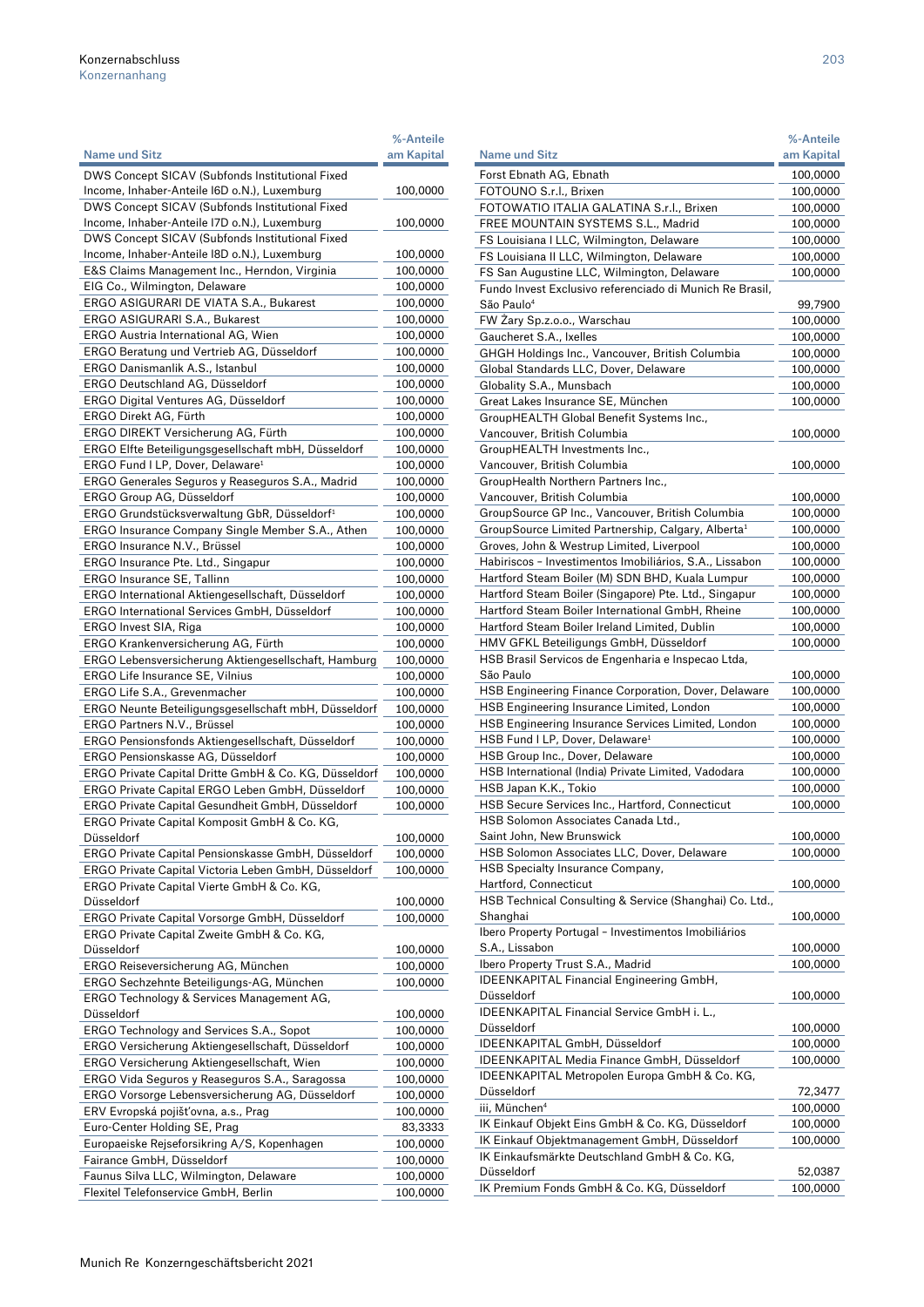|                                                             | %-Anteile  |
|-------------------------------------------------------------|------------|
| <b>Name und Sitz</b>                                        | am Kapital |
| IK Premium Fonds zwei GmbH & Co. KG, Düsseldorf             | 100,0000   |
| IKFE Properties I AG, Zürich                                | 64,4151    |
| Imofloresmira - Investimentos Imobiliários S.A.,            |            |
| Lissabon                                                    | 100,0000   |
| ITERGO Informationstechnologie GmbH, Düsseldorf             | 100,0000   |
| ITERGO Service GmbH, Düsseldorf                             | 100,0000   |
| JSC "ERV Travel Insurance", Moskau                          | 100,0000   |
| K & P Pflegezentrum Uelzen IMMAC Renditefonds               |            |
| GmbH & Co. KG, Düsseldorf                                   | 85,5944    |
| KA Köln. Assekuranz Agentur GmbH, Köln                      | 100,0000   |
| KS SPV 23 Limited, London                                   | 100,0000   |
| Lakelse Financial Group Inc.,                               |            |
| Vancouver, British Columbia                                 | 100,0000   |
| LEGIAL AG, München                                          | 100,0000   |
| Lietuva Demetra GmbH, München                               | 100,0000   |
| Lloyds Modern Corporation, Dallas, Texas                    | 100,0000   |
| Longial GmbH, Düsseldorf                                    | 100,0000   |
| Lynt Farm Solar Limited, London                             |            |
|                                                             | 100,0000   |
| MAGAZ FOTOVOLTAICA S.L.U., Alcobendas                       | 100,0000   |
| Manion Wilkins & Associates Ltd., Toronto, Ontario          | 64,7406    |
| Marina Sp.z.o.o., Sopot                                     | 100,0000   |
| MEAG Ambition, München <sup>4</sup>                         | 100,0000   |
| MEAG Anglo Celtic Fund, München <sup>4</sup>                | 100,0000   |
| MEAG ATLAS, München <sup>4</sup>                            | 100,0000   |
| MEAG Benedict, München <sup>4</sup>                         | 100,0000   |
| MEAG Cash Management GmbH, München                          | 100,0000   |
| MEAG EDK Quantum, München <sup>4</sup>                      | 100,0000   |
| MEAG EDL CurryGov, München <sup>4</sup>                     | 100,0000   |
| MEAG EDS AGIL, München <sup>4</sup>                         | 100,0000   |
| MEAG ESUS 1, München <sup>4</sup>                           | 100,0000   |
| MEAG EUR Global 1, München <sup>4</sup>                     | 100,0000   |
| MEAG Euro 1, München <sup>4</sup>                           | 100,0000   |
| MEAG Euro 2, München <sup>4</sup>                           | 100,0000   |
| MEAG EURO-FONDS, München <sup>4</sup>                       | 100,0000   |
| MEAG European Prime Opportunities, München <sup>4</sup>     | 56,7903    |
| MEAG Eurostar, München <sup>4</sup>                         | 100,0000   |
| MEAG EURO-Yield, München <sup>4</sup>                       | 100,0000   |
| MEAG FlexConcept - Basis, Luxemburg <sup>4</sup>            | 100,0000   |
| MEAG FlexConcept - Eurobond, Luxemburg <sup>4</sup>         | 100,0000   |
| MEAG FlexConcept - Wachstum, Luxemburg <sup>4</sup>         | 100,0000   |
| MEAG GBP Global-STAR, München <sup>4</sup>                  | 100,0000   |
| MEAG German Prime Opportunities (GPO), München <sup>4</sup> | 100,0000   |
| MEAG HBG 1, München <sup>4</sup>                            | 100,0000   |
| MEAG HM Sach Rent 1, München <sup>4</sup>                   | 100,0000   |
| MEAG HMR 1, München <sup>4</sup>                            | 100,0000   |
| MEAG HMR 2, München <sup>4</sup>                            | 100,0000   |
| MEAG Hyperion Fund, München <sup>4</sup>                    | 100,0000   |
| MEAG IREN, München <sup>4</sup>                             | 100,0000   |
| MEAG Kapital 2, München <sup>4</sup>                        | 100,0000   |
| MEAG Kapital 5, München <sup>4</sup>                        | 100,0000   |
| MEAG Kubus 1, München <sup>4</sup>                          | 100,0000   |
| MEAG Lambda EUR EM Local, Grünwald <sup>4</sup>             | 100,0000   |
| MEAG Lambda EUR, Grünwald <sup>4</sup>                      | 100,0000   |
| MEAG Lambda GBP, Grünwald <sup>4</sup>                      | 100,0000   |
| MEAG Lambda USD, Grünwald <sup>4</sup>                      |            |
|                                                             | 100,0000   |
| MEAG Multi Life, München <sup>4</sup>                       | 100,0000   |
| MEAG Multi Sach 1, München <sup>4</sup>                     | 100,0000   |
| MEAG MUNICH ERGO AssetManagement GmbH,                      |            |
| München                                                     | 100,0000   |
| MEAG MUNICH ERGO Kapitalanlagegesellschaft mbH,             |            |
| München                                                     | 100,0000   |
| MEAG Munich Re Placement, Grünwald <sup>4</sup>             | 100,0000   |
| MEAG New York Corporation, Dover, Delaware                  | 100,0000   |
| MEAG PEGASUS, München <sup>4</sup>                          | 100,0000   |

| <b>Name und Sitz</b><br>am Kapital<br>MEAG Pension Invest, München <sup>4</sup><br>100,0000<br>MEAG Pensionskasse Nord, München <sup>4</sup><br>100,0000<br>MEAG Pensionskasse West, München <sup>4</sup><br>100,0000<br>MEAG PREMIUM, München <sup>4</sup><br>100,0000<br>MEAG Prof III Beteiligungsgesellschaft mbH, München<br>100,0000<br>MEAG Property Fund I, München <sup>4</sup><br>100,0000<br>MEAG Property Fund III, München <sup>4</sup><br>100,0000<br>MEAG RenditePlus, München <sup>4</sup><br>100,0000<br>MEAG REVO, München <sup>4</sup><br>100,0000<br>MEAG US Fonds, München <sup>4</sup><br>100,0000<br>MEAG Venus, München <sup>4</sup><br>100,0000<br>MEAG Vidas Rent 3, München <sup>4</sup><br>100,0000<br>MEAG VISION, München <sup>4</sup><br>100,0000<br>MEAG VLA, München <sup>4</sup><br>100,0000<br>MedNet Holding GmbH, München<br>100,0000<br>Merkur Grundstücks- und Beteiligungs-Gesellschaft<br>mit beschränkter Haftung, Düsseldorf<br>100,0000<br>Meshify Inc., Dover, Delaware<br>100,0000<br>MFI Munich Finance and Investment Holding Ltd.,<br>Ta' Xbiex<br>100,0000<br>MFI Munich Finance and Investment Ltd., Ta' Xbiex<br>100,0000<br>Midland-Guardian Co., Amelia, Ohio<br>100,0000<br>Midwest Enterprises Inc., Tallahassee, Florida<br>100,0000<br>MR Bazos LP, Dover, Delaware<br>100,0000<br>MR Beteiligungen 1. GmbH, München <sup>3</sup><br>100,0000<br>MR Beteiligungen 2. EUR AG & Co. KG, Grünwald <sup>2</sup><br>100,0000<br>MR Beteiligungen 2. GmbH, München <sup>3</sup><br>100,0000<br>MR Beteiligungen 3. EUR AG & Co. KG, Grünwald <sup>2</sup><br>100,0000<br>MR Beteiligungen 18. GmbH & Co. 2. Real Estate KG,<br>Grünwald <sup>2</sup><br>100,0000<br>MR Beteiligungen 18. GmbH & Co. 3. Real Estate KG,<br>Grünwald <sup>2</sup><br>100,0000<br>MR Beteiligungen 18. GmbH & Co. 4. Real Estate KG,<br>Grünwald <sup>2</sup><br>100,0000<br>MR Beteiligungen 18. GmbH & Co. Immobilien KG,<br>Grünwald <sup>2</sup><br>100,0000<br>MR Beteiligungen 18. GmbH & Co. Real Estate KG,<br>Grünwald <sup>2</sup><br>100,0000<br>MR Beteiligungen 19. GmbH, München<br>100,0000<br>MR Beteiligungen EUR AG & Co. KG, Grünwald <sup>2</sup><br>100,0000<br>MR Beteiligungen GBP AG & Co. KG, Grünwald <sup>2</sup><br>100,0000<br>MR Beteiligungen UK AG & Co. KG, Grünwald <sup>2</sup><br>100,0000<br>MR Beteiligungen USD AG & Co. KG, Grünwald <sup>2</sup><br>100,0000<br>MR Debt Finance GmbH, Grünwald<br>100,0000<br>MR Electra LP, Dover, Delaware<br>100,0000<br>MR ERGO Beteiligungen GmbH, Grünwald<br>100,0000<br>MR Gotham LP, Dover, Delaware<br>100,0000<br>MR Infrastructure Investment GmbH, München <sup>3</sup><br>100,0000<br>MR Investment Inc., Dover, Delaware<br>100,0000<br>MR Jordan LP, Dover, Delaware<br>100,0000<br>MR McQueen LP, Dover, Delaware<br>100,0000<br>MR Olivia LP, Dover, Delaware<br>100,0000<br>MR RENT UK Investment Limited, London<br>100,0000<br>MRSG UK Services Limited, London<br>100,0000<br>Munich American Reassurance Company,<br>Norcross, Georgia<br>100,0000<br>Munich Health Daman Holding Ltd., Abu Dhabi<br>51,0000<br>Munich Holdings Ltd., Toronto, Ontario<br>100,0000<br>Munich Holdings of Australasia Pty Ltd, Sydney<br>100,0000<br>Munich Life Holding Corporation, Dover, Delaware<br>100,0000<br>Munich Life Management Corporation Ltd.,<br>Toronto, Ontario<br>100,0000<br>Munich Management Pte. Ltd., Singapur<br>100,0000<br>Munich Re America Corporation, Dover, Delaware<br>100,0000 | %-Anteile |
|----------------------------------------------------------------------------------------------------------------------------------------------------------------------------------------------------------------------------------------------------------------------------------------------------------------------------------------------------------------------------------------------------------------------------------------------------------------------------------------------------------------------------------------------------------------------------------------------------------------------------------------------------------------------------------------------------------------------------------------------------------------------------------------------------------------------------------------------------------------------------------------------------------------------------------------------------------------------------------------------------------------------------------------------------------------------------------------------------------------------------------------------------------------------------------------------------------------------------------------------------------------------------------------------------------------------------------------------------------------------------------------------------------------------------------------------------------------------------------------------------------------------------------------------------------------------------------------------------------------------------------------------------------------------------------------------------------------------------------------------------------------------------------------------------------------------------------------------------------------------------------------------------------------------------------------------------------------------------------------------------------------------------------------------------------------------------------------------------------------------------------------------------------------------------------------------------------------------------------------------------------------------------------------------------------------------------------------------------------------------------------------------------------------------------------------------------------------------------------------------------------------------------------------------------------------------------------------------------------------------------------------------------------------------------------------------------------------------------------------------------------------------------------------------------------------------------------------------------------------------------------------------------------------------------------------------------------------------------------------------------------------------------------------------------------------------------------------------------------------------------------------------------------------------------------------------------------------------------------------------------------------------------------------------------------------------------------------------------------------------------------------------------------------------------------------------------------------------------------------------------------------------------------|-----------|
|                                                                                                                                                                                                                                                                                                                                                                                                                                                                                                                                                                                                                                                                                                                                                                                                                                                                                                                                                                                                                                                                                                                                                                                                                                                                                                                                                                                                                                                                                                                                                                                                                                                                                                                                                                                                                                                                                                                                                                                                                                                                                                                                                                                                                                                                                                                                                                                                                                                                                                                                                                                                                                                                                                                                                                                                                                                                                                                                                                                                                                                                                                                                                                                                                                                                                                                                                                                                                                                                                                                                  |           |
|                                                                                                                                                                                                                                                                                                                                                                                                                                                                                                                                                                                                                                                                                                                                                                                                                                                                                                                                                                                                                                                                                                                                                                                                                                                                                                                                                                                                                                                                                                                                                                                                                                                                                                                                                                                                                                                                                                                                                                                                                                                                                                                                                                                                                                                                                                                                                                                                                                                                                                                                                                                                                                                                                                                                                                                                                                                                                                                                                                                                                                                                                                                                                                                                                                                                                                                                                                                                                                                                                                                                  |           |
|                                                                                                                                                                                                                                                                                                                                                                                                                                                                                                                                                                                                                                                                                                                                                                                                                                                                                                                                                                                                                                                                                                                                                                                                                                                                                                                                                                                                                                                                                                                                                                                                                                                                                                                                                                                                                                                                                                                                                                                                                                                                                                                                                                                                                                                                                                                                                                                                                                                                                                                                                                                                                                                                                                                                                                                                                                                                                                                                                                                                                                                                                                                                                                                                                                                                                                                                                                                                                                                                                                                                  |           |
|                                                                                                                                                                                                                                                                                                                                                                                                                                                                                                                                                                                                                                                                                                                                                                                                                                                                                                                                                                                                                                                                                                                                                                                                                                                                                                                                                                                                                                                                                                                                                                                                                                                                                                                                                                                                                                                                                                                                                                                                                                                                                                                                                                                                                                                                                                                                                                                                                                                                                                                                                                                                                                                                                                                                                                                                                                                                                                                                                                                                                                                                                                                                                                                                                                                                                                                                                                                                                                                                                                                                  |           |
|                                                                                                                                                                                                                                                                                                                                                                                                                                                                                                                                                                                                                                                                                                                                                                                                                                                                                                                                                                                                                                                                                                                                                                                                                                                                                                                                                                                                                                                                                                                                                                                                                                                                                                                                                                                                                                                                                                                                                                                                                                                                                                                                                                                                                                                                                                                                                                                                                                                                                                                                                                                                                                                                                                                                                                                                                                                                                                                                                                                                                                                                                                                                                                                                                                                                                                                                                                                                                                                                                                                                  |           |
|                                                                                                                                                                                                                                                                                                                                                                                                                                                                                                                                                                                                                                                                                                                                                                                                                                                                                                                                                                                                                                                                                                                                                                                                                                                                                                                                                                                                                                                                                                                                                                                                                                                                                                                                                                                                                                                                                                                                                                                                                                                                                                                                                                                                                                                                                                                                                                                                                                                                                                                                                                                                                                                                                                                                                                                                                                                                                                                                                                                                                                                                                                                                                                                                                                                                                                                                                                                                                                                                                                                                  |           |
|                                                                                                                                                                                                                                                                                                                                                                                                                                                                                                                                                                                                                                                                                                                                                                                                                                                                                                                                                                                                                                                                                                                                                                                                                                                                                                                                                                                                                                                                                                                                                                                                                                                                                                                                                                                                                                                                                                                                                                                                                                                                                                                                                                                                                                                                                                                                                                                                                                                                                                                                                                                                                                                                                                                                                                                                                                                                                                                                                                                                                                                                                                                                                                                                                                                                                                                                                                                                                                                                                                                                  |           |
|                                                                                                                                                                                                                                                                                                                                                                                                                                                                                                                                                                                                                                                                                                                                                                                                                                                                                                                                                                                                                                                                                                                                                                                                                                                                                                                                                                                                                                                                                                                                                                                                                                                                                                                                                                                                                                                                                                                                                                                                                                                                                                                                                                                                                                                                                                                                                                                                                                                                                                                                                                                                                                                                                                                                                                                                                                                                                                                                                                                                                                                                                                                                                                                                                                                                                                                                                                                                                                                                                                                                  |           |
|                                                                                                                                                                                                                                                                                                                                                                                                                                                                                                                                                                                                                                                                                                                                                                                                                                                                                                                                                                                                                                                                                                                                                                                                                                                                                                                                                                                                                                                                                                                                                                                                                                                                                                                                                                                                                                                                                                                                                                                                                                                                                                                                                                                                                                                                                                                                                                                                                                                                                                                                                                                                                                                                                                                                                                                                                                                                                                                                                                                                                                                                                                                                                                                                                                                                                                                                                                                                                                                                                                                                  |           |
|                                                                                                                                                                                                                                                                                                                                                                                                                                                                                                                                                                                                                                                                                                                                                                                                                                                                                                                                                                                                                                                                                                                                                                                                                                                                                                                                                                                                                                                                                                                                                                                                                                                                                                                                                                                                                                                                                                                                                                                                                                                                                                                                                                                                                                                                                                                                                                                                                                                                                                                                                                                                                                                                                                                                                                                                                                                                                                                                                                                                                                                                                                                                                                                                                                                                                                                                                                                                                                                                                                                                  |           |
|                                                                                                                                                                                                                                                                                                                                                                                                                                                                                                                                                                                                                                                                                                                                                                                                                                                                                                                                                                                                                                                                                                                                                                                                                                                                                                                                                                                                                                                                                                                                                                                                                                                                                                                                                                                                                                                                                                                                                                                                                                                                                                                                                                                                                                                                                                                                                                                                                                                                                                                                                                                                                                                                                                                                                                                                                                                                                                                                                                                                                                                                                                                                                                                                                                                                                                                                                                                                                                                                                                                                  |           |
|                                                                                                                                                                                                                                                                                                                                                                                                                                                                                                                                                                                                                                                                                                                                                                                                                                                                                                                                                                                                                                                                                                                                                                                                                                                                                                                                                                                                                                                                                                                                                                                                                                                                                                                                                                                                                                                                                                                                                                                                                                                                                                                                                                                                                                                                                                                                                                                                                                                                                                                                                                                                                                                                                                                                                                                                                                                                                                                                                                                                                                                                                                                                                                                                                                                                                                                                                                                                                                                                                                                                  |           |
|                                                                                                                                                                                                                                                                                                                                                                                                                                                                                                                                                                                                                                                                                                                                                                                                                                                                                                                                                                                                                                                                                                                                                                                                                                                                                                                                                                                                                                                                                                                                                                                                                                                                                                                                                                                                                                                                                                                                                                                                                                                                                                                                                                                                                                                                                                                                                                                                                                                                                                                                                                                                                                                                                                                                                                                                                                                                                                                                                                                                                                                                                                                                                                                                                                                                                                                                                                                                                                                                                                                                  |           |
|                                                                                                                                                                                                                                                                                                                                                                                                                                                                                                                                                                                                                                                                                                                                                                                                                                                                                                                                                                                                                                                                                                                                                                                                                                                                                                                                                                                                                                                                                                                                                                                                                                                                                                                                                                                                                                                                                                                                                                                                                                                                                                                                                                                                                                                                                                                                                                                                                                                                                                                                                                                                                                                                                                                                                                                                                                                                                                                                                                                                                                                                                                                                                                                                                                                                                                                                                                                                                                                                                                                                  |           |
|                                                                                                                                                                                                                                                                                                                                                                                                                                                                                                                                                                                                                                                                                                                                                                                                                                                                                                                                                                                                                                                                                                                                                                                                                                                                                                                                                                                                                                                                                                                                                                                                                                                                                                                                                                                                                                                                                                                                                                                                                                                                                                                                                                                                                                                                                                                                                                                                                                                                                                                                                                                                                                                                                                                                                                                                                                                                                                                                                                                                                                                                                                                                                                                                                                                                                                                                                                                                                                                                                                                                  |           |
|                                                                                                                                                                                                                                                                                                                                                                                                                                                                                                                                                                                                                                                                                                                                                                                                                                                                                                                                                                                                                                                                                                                                                                                                                                                                                                                                                                                                                                                                                                                                                                                                                                                                                                                                                                                                                                                                                                                                                                                                                                                                                                                                                                                                                                                                                                                                                                                                                                                                                                                                                                                                                                                                                                                                                                                                                                                                                                                                                                                                                                                                                                                                                                                                                                                                                                                                                                                                                                                                                                                                  |           |
|                                                                                                                                                                                                                                                                                                                                                                                                                                                                                                                                                                                                                                                                                                                                                                                                                                                                                                                                                                                                                                                                                                                                                                                                                                                                                                                                                                                                                                                                                                                                                                                                                                                                                                                                                                                                                                                                                                                                                                                                                                                                                                                                                                                                                                                                                                                                                                                                                                                                                                                                                                                                                                                                                                                                                                                                                                                                                                                                                                                                                                                                                                                                                                                                                                                                                                                                                                                                                                                                                                                                  |           |
|                                                                                                                                                                                                                                                                                                                                                                                                                                                                                                                                                                                                                                                                                                                                                                                                                                                                                                                                                                                                                                                                                                                                                                                                                                                                                                                                                                                                                                                                                                                                                                                                                                                                                                                                                                                                                                                                                                                                                                                                                                                                                                                                                                                                                                                                                                                                                                                                                                                                                                                                                                                                                                                                                                                                                                                                                                                                                                                                                                                                                                                                                                                                                                                                                                                                                                                                                                                                                                                                                                                                  |           |
|                                                                                                                                                                                                                                                                                                                                                                                                                                                                                                                                                                                                                                                                                                                                                                                                                                                                                                                                                                                                                                                                                                                                                                                                                                                                                                                                                                                                                                                                                                                                                                                                                                                                                                                                                                                                                                                                                                                                                                                                                                                                                                                                                                                                                                                                                                                                                                                                                                                                                                                                                                                                                                                                                                                                                                                                                                                                                                                                                                                                                                                                                                                                                                                                                                                                                                                                                                                                                                                                                                                                  |           |
|                                                                                                                                                                                                                                                                                                                                                                                                                                                                                                                                                                                                                                                                                                                                                                                                                                                                                                                                                                                                                                                                                                                                                                                                                                                                                                                                                                                                                                                                                                                                                                                                                                                                                                                                                                                                                                                                                                                                                                                                                                                                                                                                                                                                                                                                                                                                                                                                                                                                                                                                                                                                                                                                                                                                                                                                                                                                                                                                                                                                                                                                                                                                                                                                                                                                                                                                                                                                                                                                                                                                  |           |
|                                                                                                                                                                                                                                                                                                                                                                                                                                                                                                                                                                                                                                                                                                                                                                                                                                                                                                                                                                                                                                                                                                                                                                                                                                                                                                                                                                                                                                                                                                                                                                                                                                                                                                                                                                                                                                                                                                                                                                                                                                                                                                                                                                                                                                                                                                                                                                                                                                                                                                                                                                                                                                                                                                                                                                                                                                                                                                                                                                                                                                                                                                                                                                                                                                                                                                                                                                                                                                                                                                                                  |           |
|                                                                                                                                                                                                                                                                                                                                                                                                                                                                                                                                                                                                                                                                                                                                                                                                                                                                                                                                                                                                                                                                                                                                                                                                                                                                                                                                                                                                                                                                                                                                                                                                                                                                                                                                                                                                                                                                                                                                                                                                                                                                                                                                                                                                                                                                                                                                                                                                                                                                                                                                                                                                                                                                                                                                                                                                                                                                                                                                                                                                                                                                                                                                                                                                                                                                                                                                                                                                                                                                                                                                  |           |
|                                                                                                                                                                                                                                                                                                                                                                                                                                                                                                                                                                                                                                                                                                                                                                                                                                                                                                                                                                                                                                                                                                                                                                                                                                                                                                                                                                                                                                                                                                                                                                                                                                                                                                                                                                                                                                                                                                                                                                                                                                                                                                                                                                                                                                                                                                                                                                                                                                                                                                                                                                                                                                                                                                                                                                                                                                                                                                                                                                                                                                                                                                                                                                                                                                                                                                                                                                                                                                                                                                                                  |           |
|                                                                                                                                                                                                                                                                                                                                                                                                                                                                                                                                                                                                                                                                                                                                                                                                                                                                                                                                                                                                                                                                                                                                                                                                                                                                                                                                                                                                                                                                                                                                                                                                                                                                                                                                                                                                                                                                                                                                                                                                                                                                                                                                                                                                                                                                                                                                                                                                                                                                                                                                                                                                                                                                                                                                                                                                                                                                                                                                                                                                                                                                                                                                                                                                                                                                                                                                                                                                                                                                                                                                  |           |
|                                                                                                                                                                                                                                                                                                                                                                                                                                                                                                                                                                                                                                                                                                                                                                                                                                                                                                                                                                                                                                                                                                                                                                                                                                                                                                                                                                                                                                                                                                                                                                                                                                                                                                                                                                                                                                                                                                                                                                                                                                                                                                                                                                                                                                                                                                                                                                                                                                                                                                                                                                                                                                                                                                                                                                                                                                                                                                                                                                                                                                                                                                                                                                                                                                                                                                                                                                                                                                                                                                                                  |           |
|                                                                                                                                                                                                                                                                                                                                                                                                                                                                                                                                                                                                                                                                                                                                                                                                                                                                                                                                                                                                                                                                                                                                                                                                                                                                                                                                                                                                                                                                                                                                                                                                                                                                                                                                                                                                                                                                                                                                                                                                                                                                                                                                                                                                                                                                                                                                                                                                                                                                                                                                                                                                                                                                                                                                                                                                                                                                                                                                                                                                                                                                                                                                                                                                                                                                                                                                                                                                                                                                                                                                  |           |
|                                                                                                                                                                                                                                                                                                                                                                                                                                                                                                                                                                                                                                                                                                                                                                                                                                                                                                                                                                                                                                                                                                                                                                                                                                                                                                                                                                                                                                                                                                                                                                                                                                                                                                                                                                                                                                                                                                                                                                                                                                                                                                                                                                                                                                                                                                                                                                                                                                                                                                                                                                                                                                                                                                                                                                                                                                                                                                                                                                                                                                                                                                                                                                                                                                                                                                                                                                                                                                                                                                                                  |           |
|                                                                                                                                                                                                                                                                                                                                                                                                                                                                                                                                                                                                                                                                                                                                                                                                                                                                                                                                                                                                                                                                                                                                                                                                                                                                                                                                                                                                                                                                                                                                                                                                                                                                                                                                                                                                                                                                                                                                                                                                                                                                                                                                                                                                                                                                                                                                                                                                                                                                                                                                                                                                                                                                                                                                                                                                                                                                                                                                                                                                                                                                                                                                                                                                                                                                                                                                                                                                                                                                                                                                  |           |
|                                                                                                                                                                                                                                                                                                                                                                                                                                                                                                                                                                                                                                                                                                                                                                                                                                                                                                                                                                                                                                                                                                                                                                                                                                                                                                                                                                                                                                                                                                                                                                                                                                                                                                                                                                                                                                                                                                                                                                                                                                                                                                                                                                                                                                                                                                                                                                                                                                                                                                                                                                                                                                                                                                                                                                                                                                                                                                                                                                                                                                                                                                                                                                                                                                                                                                                                                                                                                                                                                                                                  |           |
|                                                                                                                                                                                                                                                                                                                                                                                                                                                                                                                                                                                                                                                                                                                                                                                                                                                                                                                                                                                                                                                                                                                                                                                                                                                                                                                                                                                                                                                                                                                                                                                                                                                                                                                                                                                                                                                                                                                                                                                                                                                                                                                                                                                                                                                                                                                                                                                                                                                                                                                                                                                                                                                                                                                                                                                                                                                                                                                                                                                                                                                                                                                                                                                                                                                                                                                                                                                                                                                                                                                                  |           |
|                                                                                                                                                                                                                                                                                                                                                                                                                                                                                                                                                                                                                                                                                                                                                                                                                                                                                                                                                                                                                                                                                                                                                                                                                                                                                                                                                                                                                                                                                                                                                                                                                                                                                                                                                                                                                                                                                                                                                                                                                                                                                                                                                                                                                                                                                                                                                                                                                                                                                                                                                                                                                                                                                                                                                                                                                                                                                                                                                                                                                                                                                                                                                                                                                                                                                                                                                                                                                                                                                                                                  |           |
|                                                                                                                                                                                                                                                                                                                                                                                                                                                                                                                                                                                                                                                                                                                                                                                                                                                                                                                                                                                                                                                                                                                                                                                                                                                                                                                                                                                                                                                                                                                                                                                                                                                                                                                                                                                                                                                                                                                                                                                                                                                                                                                                                                                                                                                                                                                                                                                                                                                                                                                                                                                                                                                                                                                                                                                                                                                                                                                                                                                                                                                                                                                                                                                                                                                                                                                                                                                                                                                                                                                                  |           |
|                                                                                                                                                                                                                                                                                                                                                                                                                                                                                                                                                                                                                                                                                                                                                                                                                                                                                                                                                                                                                                                                                                                                                                                                                                                                                                                                                                                                                                                                                                                                                                                                                                                                                                                                                                                                                                                                                                                                                                                                                                                                                                                                                                                                                                                                                                                                                                                                                                                                                                                                                                                                                                                                                                                                                                                                                                                                                                                                                                                                                                                                                                                                                                                                                                                                                                                                                                                                                                                                                                                                  |           |
|                                                                                                                                                                                                                                                                                                                                                                                                                                                                                                                                                                                                                                                                                                                                                                                                                                                                                                                                                                                                                                                                                                                                                                                                                                                                                                                                                                                                                                                                                                                                                                                                                                                                                                                                                                                                                                                                                                                                                                                                                                                                                                                                                                                                                                                                                                                                                                                                                                                                                                                                                                                                                                                                                                                                                                                                                                                                                                                                                                                                                                                                                                                                                                                                                                                                                                                                                                                                                                                                                                                                  |           |
|                                                                                                                                                                                                                                                                                                                                                                                                                                                                                                                                                                                                                                                                                                                                                                                                                                                                                                                                                                                                                                                                                                                                                                                                                                                                                                                                                                                                                                                                                                                                                                                                                                                                                                                                                                                                                                                                                                                                                                                                                                                                                                                                                                                                                                                                                                                                                                                                                                                                                                                                                                                                                                                                                                                                                                                                                                                                                                                                                                                                                                                                                                                                                                                                                                                                                                                                                                                                                                                                                                                                  |           |
|                                                                                                                                                                                                                                                                                                                                                                                                                                                                                                                                                                                                                                                                                                                                                                                                                                                                                                                                                                                                                                                                                                                                                                                                                                                                                                                                                                                                                                                                                                                                                                                                                                                                                                                                                                                                                                                                                                                                                                                                                                                                                                                                                                                                                                                                                                                                                                                                                                                                                                                                                                                                                                                                                                                                                                                                                                                                                                                                                                                                                                                                                                                                                                                                                                                                                                                                                                                                                                                                                                                                  |           |
|                                                                                                                                                                                                                                                                                                                                                                                                                                                                                                                                                                                                                                                                                                                                                                                                                                                                                                                                                                                                                                                                                                                                                                                                                                                                                                                                                                                                                                                                                                                                                                                                                                                                                                                                                                                                                                                                                                                                                                                                                                                                                                                                                                                                                                                                                                                                                                                                                                                                                                                                                                                                                                                                                                                                                                                                                                                                                                                                                                                                                                                                                                                                                                                                                                                                                                                                                                                                                                                                                                                                  |           |
|                                                                                                                                                                                                                                                                                                                                                                                                                                                                                                                                                                                                                                                                                                                                                                                                                                                                                                                                                                                                                                                                                                                                                                                                                                                                                                                                                                                                                                                                                                                                                                                                                                                                                                                                                                                                                                                                                                                                                                                                                                                                                                                                                                                                                                                                                                                                                                                                                                                                                                                                                                                                                                                                                                                                                                                                                                                                                                                                                                                                                                                                                                                                                                                                                                                                                                                                                                                                                                                                                                                                  |           |
|                                                                                                                                                                                                                                                                                                                                                                                                                                                                                                                                                                                                                                                                                                                                                                                                                                                                                                                                                                                                                                                                                                                                                                                                                                                                                                                                                                                                                                                                                                                                                                                                                                                                                                                                                                                                                                                                                                                                                                                                                                                                                                                                                                                                                                                                                                                                                                                                                                                                                                                                                                                                                                                                                                                                                                                                                                                                                                                                                                                                                                                                                                                                                                                                                                                                                                                                                                                                                                                                                                                                  |           |
|                                                                                                                                                                                                                                                                                                                                                                                                                                                                                                                                                                                                                                                                                                                                                                                                                                                                                                                                                                                                                                                                                                                                                                                                                                                                                                                                                                                                                                                                                                                                                                                                                                                                                                                                                                                                                                                                                                                                                                                                                                                                                                                                                                                                                                                                                                                                                                                                                                                                                                                                                                                                                                                                                                                                                                                                                                                                                                                                                                                                                                                                                                                                                                                                                                                                                                                                                                                                                                                                                                                                  |           |
|                                                                                                                                                                                                                                                                                                                                                                                                                                                                                                                                                                                                                                                                                                                                                                                                                                                                                                                                                                                                                                                                                                                                                                                                                                                                                                                                                                                                                                                                                                                                                                                                                                                                                                                                                                                                                                                                                                                                                                                                                                                                                                                                                                                                                                                                                                                                                                                                                                                                                                                                                                                                                                                                                                                                                                                                                                                                                                                                                                                                                                                                                                                                                                                                                                                                                                                                                                                                                                                                                                                                  |           |
|                                                                                                                                                                                                                                                                                                                                                                                                                                                                                                                                                                                                                                                                                                                                                                                                                                                                                                                                                                                                                                                                                                                                                                                                                                                                                                                                                                                                                                                                                                                                                                                                                                                                                                                                                                                                                                                                                                                                                                                                                                                                                                                                                                                                                                                                                                                                                                                                                                                                                                                                                                                                                                                                                                                                                                                                                                                                                                                                                                                                                                                                                                                                                                                                                                                                                                                                                                                                                                                                                                                                  |           |
|                                                                                                                                                                                                                                                                                                                                                                                                                                                                                                                                                                                                                                                                                                                                                                                                                                                                                                                                                                                                                                                                                                                                                                                                                                                                                                                                                                                                                                                                                                                                                                                                                                                                                                                                                                                                                                                                                                                                                                                                                                                                                                                                                                                                                                                                                                                                                                                                                                                                                                                                                                                                                                                                                                                                                                                                                                                                                                                                                                                                                                                                                                                                                                                                                                                                                                                                                                                                                                                                                                                                  |           |
|                                                                                                                                                                                                                                                                                                                                                                                                                                                                                                                                                                                                                                                                                                                                                                                                                                                                                                                                                                                                                                                                                                                                                                                                                                                                                                                                                                                                                                                                                                                                                                                                                                                                                                                                                                                                                                                                                                                                                                                                                                                                                                                                                                                                                                                                                                                                                                                                                                                                                                                                                                                                                                                                                                                                                                                                                                                                                                                                                                                                                                                                                                                                                                                                                                                                                                                                                                                                                                                                                                                                  |           |
|                                                                                                                                                                                                                                                                                                                                                                                                                                                                                                                                                                                                                                                                                                                                                                                                                                                                                                                                                                                                                                                                                                                                                                                                                                                                                                                                                                                                                                                                                                                                                                                                                                                                                                                                                                                                                                                                                                                                                                                                                                                                                                                                                                                                                                                                                                                                                                                                                                                                                                                                                                                                                                                                                                                                                                                                                                                                                                                                                                                                                                                                                                                                                                                                                                                                                                                                                                                                                                                                                                                                  |           |
|                                                                                                                                                                                                                                                                                                                                                                                                                                                                                                                                                                                                                                                                                                                                                                                                                                                                                                                                                                                                                                                                                                                                                                                                                                                                                                                                                                                                                                                                                                                                                                                                                                                                                                                                                                                                                                                                                                                                                                                                                                                                                                                                                                                                                                                                                                                                                                                                                                                                                                                                                                                                                                                                                                                                                                                                                                                                                                                                                                                                                                                                                                                                                                                                                                                                                                                                                                                                                                                                                                                                  |           |
|                                                                                                                                                                                                                                                                                                                                                                                                                                                                                                                                                                                                                                                                                                                                                                                                                                                                                                                                                                                                                                                                                                                                                                                                                                                                                                                                                                                                                                                                                                                                                                                                                                                                                                                                                                                                                                                                                                                                                                                                                                                                                                                                                                                                                                                                                                                                                                                                                                                                                                                                                                                                                                                                                                                                                                                                                                                                                                                                                                                                                                                                                                                                                                                                                                                                                                                                                                                                                                                                                                                                  |           |
|                                                                                                                                                                                                                                                                                                                                                                                                                                                                                                                                                                                                                                                                                                                                                                                                                                                                                                                                                                                                                                                                                                                                                                                                                                                                                                                                                                                                                                                                                                                                                                                                                                                                                                                                                                                                                                                                                                                                                                                                                                                                                                                                                                                                                                                                                                                                                                                                                                                                                                                                                                                                                                                                                                                                                                                                                                                                                                                                                                                                                                                                                                                                                                                                                                                                                                                                                                                                                                                                                                                                  |           |
|                                                                                                                                                                                                                                                                                                                                                                                                                                                                                                                                                                                                                                                                                                                                                                                                                                                                                                                                                                                                                                                                                                                                                                                                                                                                                                                                                                                                                                                                                                                                                                                                                                                                                                                                                                                                                                                                                                                                                                                                                                                                                                                                                                                                                                                                                                                                                                                                                                                                                                                                                                                                                                                                                                                                                                                                                                                                                                                                                                                                                                                                                                                                                                                                                                                                                                                                                                                                                                                                                                                                  |           |
|                                                                                                                                                                                                                                                                                                                                                                                                                                                                                                                                                                                                                                                                                                                                                                                                                                                                                                                                                                                                                                                                                                                                                                                                                                                                                                                                                                                                                                                                                                                                                                                                                                                                                                                                                                                                                                                                                                                                                                                                                                                                                                                                                                                                                                                                                                                                                                                                                                                                                                                                                                                                                                                                                                                                                                                                                                                                                                                                                                                                                                                                                                                                                                                                                                                                                                                                                                                                                                                                                                                                  |           |
|                                                                                                                                                                                                                                                                                                                                                                                                                                                                                                                                                                                                                                                                                                                                                                                                                                                                                                                                                                                                                                                                                                                                                                                                                                                                                                                                                                                                                                                                                                                                                                                                                                                                                                                                                                                                                                                                                                                                                                                                                                                                                                                                                                                                                                                                                                                                                                                                                                                                                                                                                                                                                                                                                                                                                                                                                                                                                                                                                                                                                                                                                                                                                                                                                                                                                                                                                                                                                                                                                                                                  |           |
|                                                                                                                                                                                                                                                                                                                                                                                                                                                                                                                                                                                                                                                                                                                                                                                                                                                                                                                                                                                                                                                                                                                                                                                                                                                                                                                                                                                                                                                                                                                                                                                                                                                                                                                                                                                                                                                                                                                                                                                                                                                                                                                                                                                                                                                                                                                                                                                                                                                                                                                                                                                                                                                                                                                                                                                                                                                                                                                                                                                                                                                                                                                                                                                                                                                                                                                                                                                                                                                                                                                                  |           |
|                                                                                                                                                                                                                                                                                                                                                                                                                                                                                                                                                                                                                                                                                                                                                                                                                                                                                                                                                                                                                                                                                                                                                                                                                                                                                                                                                                                                                                                                                                                                                                                                                                                                                                                                                                                                                                                                                                                                                                                                                                                                                                                                                                                                                                                                                                                                                                                                                                                                                                                                                                                                                                                                                                                                                                                                                                                                                                                                                                                                                                                                                                                                                                                                                                                                                                                                                                                                                                                                                                                                  |           |
|                                                                                                                                                                                                                                                                                                                                                                                                                                                                                                                                                                                                                                                                                                                                                                                                                                                                                                                                                                                                                                                                                                                                                                                                                                                                                                                                                                                                                                                                                                                                                                                                                                                                                                                                                                                                                                                                                                                                                                                                                                                                                                                                                                                                                                                                                                                                                                                                                                                                                                                                                                                                                                                                                                                                                                                                                                                                                                                                                                                                                                                                                                                                                                                                                                                                                                                                                                                                                                                                                                                                  |           |
|                                                                                                                                                                                                                                                                                                                                                                                                                                                                                                                                                                                                                                                                                                                                                                                                                                                                                                                                                                                                                                                                                                                                                                                                                                                                                                                                                                                                                                                                                                                                                                                                                                                                                                                                                                                                                                                                                                                                                                                                                                                                                                                                                                                                                                                                                                                                                                                                                                                                                                                                                                                                                                                                                                                                                                                                                                                                                                                                                                                                                                                                                                                                                                                                                                                                                                                                                                                                                                                                                                                                  |           |
|                                                                                                                                                                                                                                                                                                                                                                                                                                                                                                                                                                                                                                                                                                                                                                                                                                                                                                                                                                                                                                                                                                                                                                                                                                                                                                                                                                                                                                                                                                                                                                                                                                                                                                                                                                                                                                                                                                                                                                                                                                                                                                                                                                                                                                                                                                                                                                                                                                                                                                                                                                                                                                                                                                                                                                                                                                                                                                                                                                                                                                                                                                                                                                                                                                                                                                                                                                                                                                                                                                                                  |           |
|                                                                                                                                                                                                                                                                                                                                                                                                                                                                                                                                                                                                                                                                                                                                                                                                                                                                                                                                                                                                                                                                                                                                                                                                                                                                                                                                                                                                                                                                                                                                                                                                                                                                                                                                                                                                                                                                                                                                                                                                                                                                                                                                                                                                                                                                                                                                                                                                                                                                                                                                                                                                                                                                                                                                                                                                                                                                                                                                                                                                                                                                                                                                                                                                                                                                                                                                                                                                                                                                                                                                  |           |
|                                                                                                                                                                                                                                                                                                                                                                                                                                                                                                                                                                                                                                                                                                                                                                                                                                                                                                                                                                                                                                                                                                                                                                                                                                                                                                                                                                                                                                                                                                                                                                                                                                                                                                                                                                                                                                                                                                                                                                                                                                                                                                                                                                                                                                                                                                                                                                                                                                                                                                                                                                                                                                                                                                                                                                                                                                                                                                                                                                                                                                                                                                                                                                                                                                                                                                                                                                                                                                                                                                                                  |           |
|                                                                                                                                                                                                                                                                                                                                                                                                                                                                                                                                                                                                                                                                                                                                                                                                                                                                                                                                                                                                                                                                                                                                                                                                                                                                                                                                                                                                                                                                                                                                                                                                                                                                                                                                                                                                                                                                                                                                                                                                                                                                                                                                                                                                                                                                                                                                                                                                                                                                                                                                                                                                                                                                                                                                                                                                                                                                                                                                                                                                                                                                                                                                                                                                                                                                                                                                                                                                                                                                                                                                  |           |
|                                                                                                                                                                                                                                                                                                                                                                                                                                                                                                                                                                                                                                                                                                                                                                                                                                                                                                                                                                                                                                                                                                                                                                                                                                                                                                                                                                                                                                                                                                                                                                                                                                                                                                                                                                                                                                                                                                                                                                                                                                                                                                                                                                                                                                                                                                                                                                                                                                                                                                                                                                                                                                                                                                                                                                                                                                                                                                                                                                                                                                                                                                                                                                                                                                                                                                                                                                                                                                                                                                                                  |           |
|                                                                                                                                                                                                                                                                                                                                                                                                                                                                                                                                                                                                                                                                                                                                                                                                                                                                                                                                                                                                                                                                                                                                                                                                                                                                                                                                                                                                                                                                                                                                                                                                                                                                                                                                                                                                                                                                                                                                                                                                                                                                                                                                                                                                                                                                                                                                                                                                                                                                                                                                                                                                                                                                                                                                                                                                                                                                                                                                                                                                                                                                                                                                                                                                                                                                                                                                                                                                                                                                                                                                  |           |
|                                                                                                                                                                                                                                                                                                                                                                                                                                                                                                                                                                                                                                                                                                                                                                                                                                                                                                                                                                                                                                                                                                                                                                                                                                                                                                                                                                                                                                                                                                                                                                                                                                                                                                                                                                                                                                                                                                                                                                                                                                                                                                                                                                                                                                                                                                                                                                                                                                                                                                                                                                                                                                                                                                                                                                                                                                                                                                                                                                                                                                                                                                                                                                                                                                                                                                                                                                                                                                                                                                                                  |           |
|                                                                                                                                                                                                                                                                                                                                                                                                                                                                                                                                                                                                                                                                                                                                                                                                                                                                                                                                                                                                                                                                                                                                                                                                                                                                                                                                                                                                                                                                                                                                                                                                                                                                                                                                                                                                                                                                                                                                                                                                                                                                                                                                                                                                                                                                                                                                                                                                                                                                                                                                                                                                                                                                                                                                                                                                                                                                                                                                                                                                                                                                                                                                                                                                                                                                                                                                                                                                                                                                                                                                  |           |
|                                                                                                                                                                                                                                                                                                                                                                                                                                                                                                                                                                                                                                                                                                                                                                                                                                                                                                                                                                                                                                                                                                                                                                                                                                                                                                                                                                                                                                                                                                                                                                                                                                                                                                                                                                                                                                                                                                                                                                                                                                                                                                                                                                                                                                                                                                                                                                                                                                                                                                                                                                                                                                                                                                                                                                                                                                                                                                                                                                                                                                                                                                                                                                                                                                                                                                                                                                                                                                                                                                                                  |           |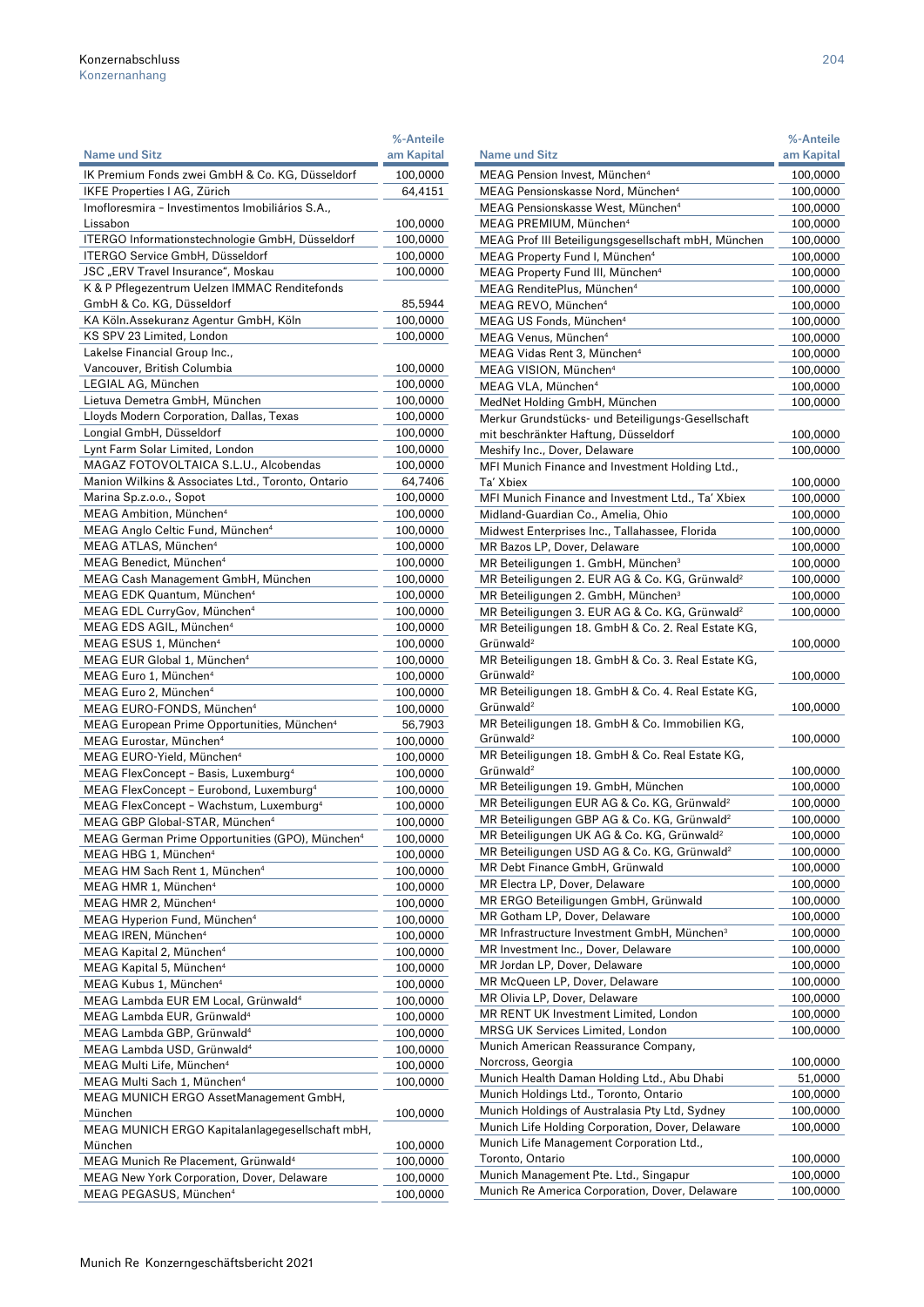|                                                                                                              | %-Anteile            |
|--------------------------------------------------------------------------------------------------------------|----------------------|
| <b>Name und Sitz</b>                                                                                         | am Kapital           |
| Munich Re America Services Inc., Wilmington, Delaware                                                        | 100,0000             |
| Munich Re Automation Solutions Limited, Dublin                                                               | 100,0000             |
| Munich Re Capital Limited, London                                                                            | 100,0000             |
| Munich Re CVC Investment Corp., Dover, Delaware                                                              | 100,0000             |
| Munich Re Digital Partners Limited, London                                                                   | 100,0000             |
| Munich Re Digital Partners US Holding Corporation,<br>Dover, Delaware                                        | 100,0000             |
| Munich Re do Brasil Resseguradora SA, São Paulo                                                              | 100,0000             |
| Munich Re Fund I LP, Dover, Delaware <sup>1</sup>                                                            | 100,0000             |
| Munich Re Innovation Systems Inc., Toronto, Ontario                                                          | 100,0000             |
| Munich Re Life Insurance Company of Vermont,                                                                 |                      |
| Burlington, Vermont                                                                                          | 100,0000             |
| Munich Re New Ventures Inc., Toronto, Ontario                                                                | 100,0000             |
| Munich Re of Bermuda Ltd., Hamilton, Bermuda                                                                 | 100,0000             |
| Munich Re of Malta Holding Limited, Ta' Xbiex                                                                | 100,0000             |
| Munich Re of Malta p.l.c., Ta' Xbiex                                                                         | 100,0000             |
| Munich Re PCC Limited, Ta' Xbiex                                                                             | 100,0000             |
| Munich Re Reserve Risk Financing Inc., Dover, Delaware<br>Munich Re Specialty Group Insurance Services Inc., | 100,0000             |
| Boston, Massachusetts                                                                                        | 100,0000             |
| Munich Re Specialty Group Ltd., London                                                                       | 100,0000             |
| Munich Re Specialty Group N.A. Inc.,                                                                         |                      |
| Wilmington, Delaware                                                                                         | 100,0000             |
| Munich Re Specialty Insurance (UK) Limited,                                                                  |                      |
| Manchester                                                                                                   | 100,0000             |
| Munich Re Syndicate Labuan Limited, Labuan                                                                   | 100,0000             |
| Munich Re Syndicate Limited, London                                                                          | 100,0000             |
| Munich Re Syndicate Middle East Ltd., Dubai                                                                  | 100,0000             |
| Munich Re Syndicate Singapore Ltd., Singapur                                                                 | 100,0000             |
| Munich Re Trading LLC, Dover, Delaware                                                                       | 100,0000             |
| Munich Re UK Services Limited, London                                                                        | 100,0000             |
| Munich Re US Life Corporation, Norcross, Georgia                                                             | 100,0000             |
| Munich Re Ventures Inc., Dover, Delaware<br>Munich Re Ventures LLC, Dover, Delaware                          | 100,0000<br>100,0000 |
| Munich Re Weather & Commodity Risk Holding Inc.,                                                             |                      |
| Dover, Delaware                                                                                              | 100,0000             |
| Munich Reinsurance America Inc.,                                                                             |                      |
| Wilmington, Delaware                                                                                         | 100,0000             |
| Munich Reinsurance Company of Africa Ltd,                                                                    |                      |
| Johannesburg                                                                                                 | 100,0000             |
| Munich Reinsurance Company of Australasia Ltd,                                                               |                      |
| Sydney                                                                                                       | 100,0000             |
| Munich Reinsurance Company of Canada,<br>Toronto, Ontario                                                    |                      |
| Munich-American Holding Corporation,                                                                         | 100,0000             |
| Wilmington, Delaware                                                                                         | 100,0000             |
| MunichFinancialGroup GmbH, München                                                                           | 100,0000             |
| Munichre Service Limited, Hongkong                                                                           | 100,0000             |
| New Reinsurance Company Ltd., Zürich                                                                         | 100,0000             |
| nexible Versicherung AG, Nürnberg                                                                            | 100,0000             |
| OIK Mediclin, Wiesbaden <sup>4</sup>                                                                         | 70,7073              |
| Pan Estates LLC, Wilmington, Delaware                                                                        | 100,0000             |
| PARACHUTE DIGITAL SOLUTIONS HOLDINGS INC.,                                                                   |                      |
| Toronto, Ontario                                                                                             | 100,0000             |
| Parachute Digital Solutions Inc., Wilmington, Delaware                                                       | 100,0000             |
| Parachute Solutions Numériques Inc., Toronto, Ontario                                                        | 100,0000             |
| PBS Benefits Corporation, Vancouver, British Columbia<br>Pegasos Holding GmbH, München                       | 100,0000<br>100,0000 |
| Picus Silva Inc., Wilmington, Delaware                                                                       | 100,0000             |
| Ponga Silva Limited, Rotorua                                                                                 | 100,0000             |
| Prosper Pass-Thru Trust   Series 2018-1,                                                                     |                      |
| Wilmington, Delaware                                                                                         | 95,0000              |
| Prosper Pass-Thru Trust I Series 2018-2,                                                                     |                      |
| Wilmington, Delaware                                                                                         | 95,0000              |

|                                                       | %-Anteile  |
|-------------------------------------------------------|------------|
| <b>Name und Sitz</b>                                  | am Kapital |
| Prosper Pass-Thru Trust I Series 2019-01,             |            |
| Wilmington, Delaware                                  | 95,0000    |
| Prosper Pass-Thru Trust I Series 2019-02,             |            |
| Wilmington, Delaware                                  | 95,0000    |
| Prosper Pass-Thru Trust I Series 2019-03,             |            |
| Wilmington, Delaware                                  | 95,0000    |
| Prosper Pass-Thru Trust I Series 2019-04,             |            |
|                                                       |            |
| Wilmington, Delaware                                  | 95,0000    |
| Prosper Pass-Thru Trust I Series 2019-05,             |            |
| Wilmington, Delaware                                  | 95,0000    |
| Prosper Pass-Thru Trust I Series 2019-06,             |            |
| Wilmington, Delaware                                  | 95,0000    |
| Prosper Pass-Thru Trust I Series 2020-01,             |            |
| Wilmington, Delaware                                  | 95,0000    |
| Prosper Pass-Thru Trust I Series 2020-02,             |            |
| Wilmington, Delaware                                  | 95,0000    |
| Prosper Pass-Thru Trust I Series 2021-01,             |            |
| Wilmington, Delaware                                  | 95,0000    |
| Prosper Pass-Thru Trust I Series 2021-02,             |            |
| Wilmington, Delaware                                  | 95,0000    |
| Prosper Pass-Thru Trust I Series 2021-03,             |            |
| Wilmington, Delaware                                  | 95,0000    |
| Prosper Pass-Thru Trust I Series 2021-04,             |            |
| Wilmington, Delaware                                  | 95,0000    |
| Prosper Pass-Thru Trust I Series 2021-05,             |            |
| Wilmington, Delaware                                  | 95,0000    |
| PS Louisiana I LLC, Wilmington, Delaware              | 100,0000   |
| PS Louisiana II LLC, Wilmington, Delaware             | 100,0000   |
| Raccoon Silva LLC, Camden, Delaware                   | 100,0000   |
|                                                       |            |
| Relayr GmbH, Pullach i. Isartal                       | 100,0000   |
| Relayr Inc., Dover, Delaware                          | 100,0000   |
| Relayr Limited, Watford                               | 100,0000   |
| Relayr Sp. Z o.o., Katowice                           | 100,0000   |
| Renaissance Hotel Realbesitz GmbH, Wien               | 60,0000    |
| Roanoke Insurance Group Canada Inc., Toronto, Ontario | 100,0000   |
| Roanoke Insurance Group Inc., Schaumburg, Illinois    | 100,0000   |
| Roanoke International Brokers Limited, London         | 100,0000   |
| Scout Moor Group Limited, London                      | 100,0000   |
| Scout Moor Holdings (No. 1) Limited, London           | 100,0000   |
| Scout Moor Holdings (No. 2) Limited, London           | 100,0000   |
| Scout Moor Wind Farm Limited, London                  | 100,0000   |
| Silvanus Vermögensverwaltungsges. mbH, München<br>3   | 100,0000   |
| Solarpark Fusion 3 GmbH, Düsseldorf                   | 100,0000   |
| Solomon Associates Limited, Farnborough               | 100,0000   |
| Sopockie Towarzystwo Ubezpieczen Ergo Hestia          |            |
| Spolka Akcyjna, Sopot                                 | 100,0000   |
| Sopockie Towarzystwo Ubezpieczen na Zycie Ergo        |            |
| Hestia Spolka Akcyjna, Sopot                          | 100,0000   |
| Specialty Insurance Services Corp., Amelia, Ohio      | 100,0000   |
|                                                       | 100,0000   |
| Sun Energy & Partners S.r.l., Brixen                  |            |
| Talon Benefits Consulting Group Ltd.,                 |            |
| Vancouver, British Columbia                           | 100,0000   |
| Temple Insurance Company, Toronto, Ontario            | 100,0000   |
| The Atlas Insurance Agency Inc., Amelia, Ohio         | 100,0000   |
| The Boiler Inspection and Insurance Company of        |            |
| Canada, Toronto, Ontario                              | 100,0000   |
| The Hartford Steam Boiler Inspection and Insurance    |            |
| Company of Connecticut, Hartford, Connecticut         | 100,0000   |
| The Hartford Steam Boiler Inspection and Insurance    |            |
| Company, Hartford, Connecticut                        | 100,0000   |
| The Midland Company, Amelia, Ohio                     | 100,0000   |
| The Polytechnic Club Inc., Hartford, Connecticut      | 100,0000   |
| The Princeton Excess and Surplus Lines Insurance      |            |
| Company, Wilmington, Delaware                         | 100,0000   |
| THEC 2019 Zrt. "v.a.", Budapest                       | 100,0000   |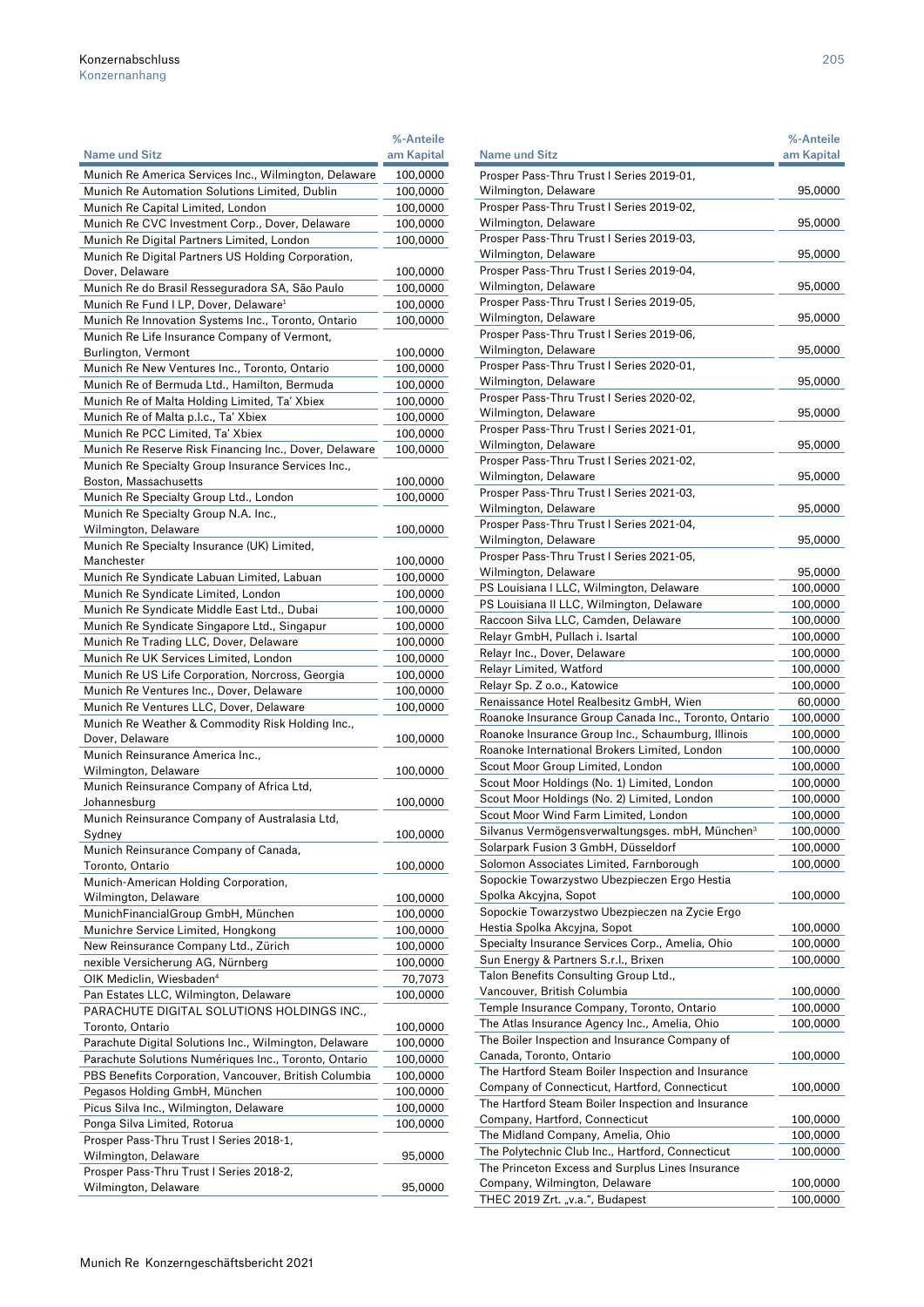|                                                                        | %-Anteile  |
|------------------------------------------------------------------------|------------|
| <b>Name und Sitz</b>                                                   | am Kapital |
| Tir Mostyn and Foel Goch Limited, London                               | 100,0000   |
| UAB Agra Aurata, Vilnius                                               | 100,0000   |
| UAB Agra Corp., Vilnius                                                | 100,0000   |
| UAB Agra Optima, Vilnius                                               | 100,0000   |
| <b>UAB Agrofondas, Vilnius</b>                                         | 100,0000   |
| UAB Agrolaukai, Vilnius                                                | 100,0000   |
| UAB Agrora, Vilnius                                                    | 100,0000   |
| UAB Agrovalda, Vilnius                                                 | 100,0000   |
| UAB Agrovesta, Vilnius                                                 | 100,0000   |
| UAB G.Q.F., Vilnius                                                    | 100,0000   |
| UAB Lila Holdingas, Vilnius                                            | 100,0000   |
| <b>UAB Sietuve, Vilnius</b>                                            | 100,0000   |
| UAB Terra Culta, Vilnius                                               | 100,0000   |
| <b>UAB Ukelis, Vilnius</b>                                             | 100,0000   |
| UAB Vasaros Brizas, Vilnius                                            | 100,0000   |
| UAB VL Investment Vilnius 1, Vilnius                                   | 100,0000   |
| UAB VL Investment Vilnius 2, Vilnius                                   | 100,0000   |
| UAB VL Investment Vilnius 3, Vilnius                                   | 100,0000   |
| UAB VL Investment Vilnius 4, Vilnius                                   | 100,0000   |
| UAB VL Investment Vilnius 5, Vilnius                                   | 100,0000   |
| UAB VL Investment Vilnius 6, Vilnius                                   | 100,0000   |
| UAB VL Investment Vilnius 7, Vilnius                                   | 100,0000   |
| UAB VL Investment Vilnius 8, Vilnius                                   | 100,0000   |
| UAB VL Investment Vilnius 9, Vilnius                                   | 100,0000   |
| UAB VL Investment Vilnius 10, Vilnius                                  | 100,0000   |
| <b>UAB VL Investment Vilnius, Vilnius</b>                              | 100,0000   |
| UK Wind Holdings Ltd., London                                          | 100,0000   |
| Unión Médica La Fuencisla S.A., Compañía de Seguros,                   |            |
| Saragossa                                                              | 100,0000   |
| VHDK Beteiligungsgesellschaft mbH, Düsseldorf                          | 100,0000   |
| VICTORIA Italy Property GmbH, Düsseldorf                               | 100,0000   |
| Victoria Lebensversicherung Aktiengesellschaft,                        |            |
| Düsseldorf                                                             | 100,0000   |
| Victoria US Property Investment GmbH, Düsseldorf                       | 100,0000   |
| VICTORIA Vierte Beteiligungsgesellschaft mbH,                          |            |
| Düsseldorf                                                             | 100,0000   |
| Victoria Vierter Bauabschnitt GmbH & Co. KG,                           |            |
| Düsseldorf                                                             | 100,0000   |
| Vorsorge Service GmbH, Düsseldorf                                      | 100,0000   |
| welivit GmbH, Düsseldorf                                               | 100,0000   |
| welivit Solarfonds GmbH & Co. KG, Düsseldorf                           | 100,0000   |
| welivit Solarfonds S.a.s. di welivit Solar Italia S.r.l.,              |            |
| Bozen                                                                  | 100,0000   |
| WFB Stockholm Management AB, Stockholm                                 | 100,0000   |
| Willow Series Holdings LLC Series C,                                   |            |
| Wilmington, Delaware                                                   | 100,0000   |
| Wind Farm Jenasen AB, Hässleholm                                       | 100,0000   |
| Wind Farms Götaland Svealand AB, Hässleholm                            | 100,0000   |
| Windpark MR-N GmbH & Co. KG, Bremen <sup>2</sup>                       | 100,0000   |
| wse Solarpark Spanien 1 GmbH & Co. KG, Düsseldorf                      | 75,1243    |
|                                                                        |            |
| Nicht konsolidierte Tochterunternehmen<br>Aleama 150015 S.L., Valencia | 100.0000   |
|                                                                        |            |

| Aleama 150015 S.L., Valencia                                      | 100,0000 |
|-------------------------------------------------------------------|----------|
| ANOVA GmbH, Rostock                                               | 100,0000 |
| Arridabra 130013 S.L., Valencia                                   | 100,0000 |
| ARTES Assekuranzservice GmbH, Düsseldorf                          | 100,0000 |
| Badozoc 1001 S.L., Valencia                                       | 100,0000 |
| Bagueda 7007 S.L., Valencia                                       | 100,0000 |
| Benelogix Benefits Inc., Vancouver, British Columbia <sup>4</sup> | 50,0000  |
| Bobasbe 6006 S.L., Valencia                                       | 100,0000 |
| Botedazo 8008 S.L., Valencia                                      | 100,0000 |
| Callopio 5005 S.L., Valencia                                      | 100,0000 |
| Camcichu 9009 S.L., Valencia                                      | 100.0000 |
| Caracuel Solar Catorce S.L., Valencia                             | 100,0000 |
|                                                                   |          |

|                                                                                 | %-Anteile            |
|---------------------------------------------------------------------------------|----------------------|
| Name und Sitz                                                                   | am Kapital           |
| Caracuel Solar Cinco S.L., Valencia                                             | 100,0000             |
| Caracuel Solar Cuatro S.L., Valencia<br>Caracuel Solar Dieciocho S.L., Valencia | 100,0000             |
| Caracuel Solar Dieciseis S.L., Valencia                                         | 100,0000<br>100,0000 |
| Caracuel Solar Diecisiete S.L., Valencia                                        | 100,0000             |
| Caracuel Solar Diez S.L., Valencia                                              | 100,0000             |
| Caracuel Solar Doce S.L., Valencia                                              | 100,0000             |
| Caracuel Solar Dos S.L., Valencia                                               | 100,0000             |
| Caracuel Solar Nueve S.L., Valencia                                             | 100,0000             |
| Caracuel Solar Ocho S.L., Valencia                                              | 100,0000             |
| Caracuel Solar Once S.L., Valencia                                              | 100,0000             |
| Caracuel Solar Quince S.L., Valencia                                            | 100,0000             |
| Caracuel Solar Seis S.L., Valencia                                              | 100,0000             |
| Caracuel Solar Siete S.L., Valencia                                             | 100,0000             |
| Caracuel Solar Trece S.L., Valencia                                             | 100,0000             |
| Caracuel Solar Tres S.L., Valencia                                              | 100,0000             |
| Caracuel Solar Uno S.L., Valencia                                               | 100,0000             |
| Care4Business Versicherungsdienst GmbH, Wien                                    | 100,0000             |
| Centrum Pomocy Osobom Poszkodowanym Sp.z.o.o.,<br>Danzig                        | 100,0000             |
| Copper Leaf Research, Eaton Rapids, Michigan                                    | 100,0000             |
| Cotatrillo 100010 S.L., Valencia                                                | 100,0000             |
| D.A.S. Prawo i Finanse Sp.z.o.o. w likwidacji, Warschau                         | 100,0000             |
| D.A.S., Tomasz Niedzinski Kancelaria Prawna Spolka                              |                      |
| komandytowa, Warschau                                                           | 95,0000              |
| DAS Legal Services B.V., Amsterdam                                              | 100,0000             |
| DAS Lex Assistance S.L., L'Hospitalet de Llobregat                              | 100,0000             |
| DEAX Õigusbüroo OÜ, Tallinn                                                     | 100,0000             |
| Digital Partners Claims Administrators Inc.,                                    |                      |
| Columbus, Ohio                                                                  | 100,0000             |
| DKV Erste Beteiligungsgesellschaft mbH i. L., Köln                              | 100,0000             |
| DKV Servicios S.A., Saragossa                                                   | 100,0000             |
| DKV-Residenz am Tibusplatz gGmbH, Münster                                       | 100,0000             |
| DKV-Residenz in der Contrescarpe GmbH, Bremen<br>DRIVEyourRisk GmbH, München    | 100,0000<br>100,0000 |
| ERGO (China) Management Company Limited, Beijing                                | 100,0000             |
| ERGO Fund Golden Aging, Brüssel <sup>4</sup>                                    | 100,0000             |
| ERGO Gourmet GmbH, Düsseldorf                                                   | 100,0000             |
| ERGO Infrastructure Investment Gesundheit GmbH,                                 |                      |
| Düsseldorf                                                                      | 100,0000             |
| ERGO Infrastructure Investment Komposit GmbH,                                   |                      |
| Düsseldorf                                                                      | 100,0000             |
| ERGO Mobility Solutions GmbH, Düsseldorf                                        | 100,0000             |
| ERGO Private Capital GmbH, Düsseldorf                                           | 100,0000             |
| ERGO Rechtsschutz Leistungs-GmbH, München                                       | 100,0000             |
| ERGO Travel Insurance Services Ltd., London                                     | 100,0000             |
| ERGO UK SPECIALTY LIMITED, London                                               | 100,0000             |
| ERGO Versicherungs- und Finanzierungs-Vermittlung<br>GmbH, Hamburg              | 100,0000             |
| ERGO Vorsorgemanagement GmbH, Wien                                              | 100,0000             |
| ERGO Zehnte Beteiligungsgesellschaft mbH, Düsseldorf                            | 100,0000             |
| ERGO Zwölfte Beteiligungsgesellschaft mbH, München                              | 100,0000             |
| ERGO-FESCO Broker Company Limited, Beijing                                      | 66,0000              |
| ERV (China) Travel Service and Consulting Ltd., Beijing                         | 100,0000             |
| Etics ITP, s.r.o., Prag                                                         | 100,0000             |
| Etoblete 160016 S.L., Valencia                                                  | 100,0000             |
| Euro-Center (Cyprus) Ltd., Larnaca                                              | 100,0000             |
| Euro-Center (Thailand) Co., Ltd., Bangkok                                       | 100,0000             |
| Euro-Center Cape Town (Pty) Ltd, Kapstadt                                       | 100,0000             |
| Euro-Center Holding North Asia (HK) Pte. Ltd.,                                  |                      |
| Hongkong<br>Euro-Center Ltda., São Paulo                                        | 100,0000             |
| Euro-Center Prague, s.r.o., Prag                                                | 100,0000<br>100,0000 |
| EUROCENTER S.A., Palma de Mallorca                                              | 100,0000             |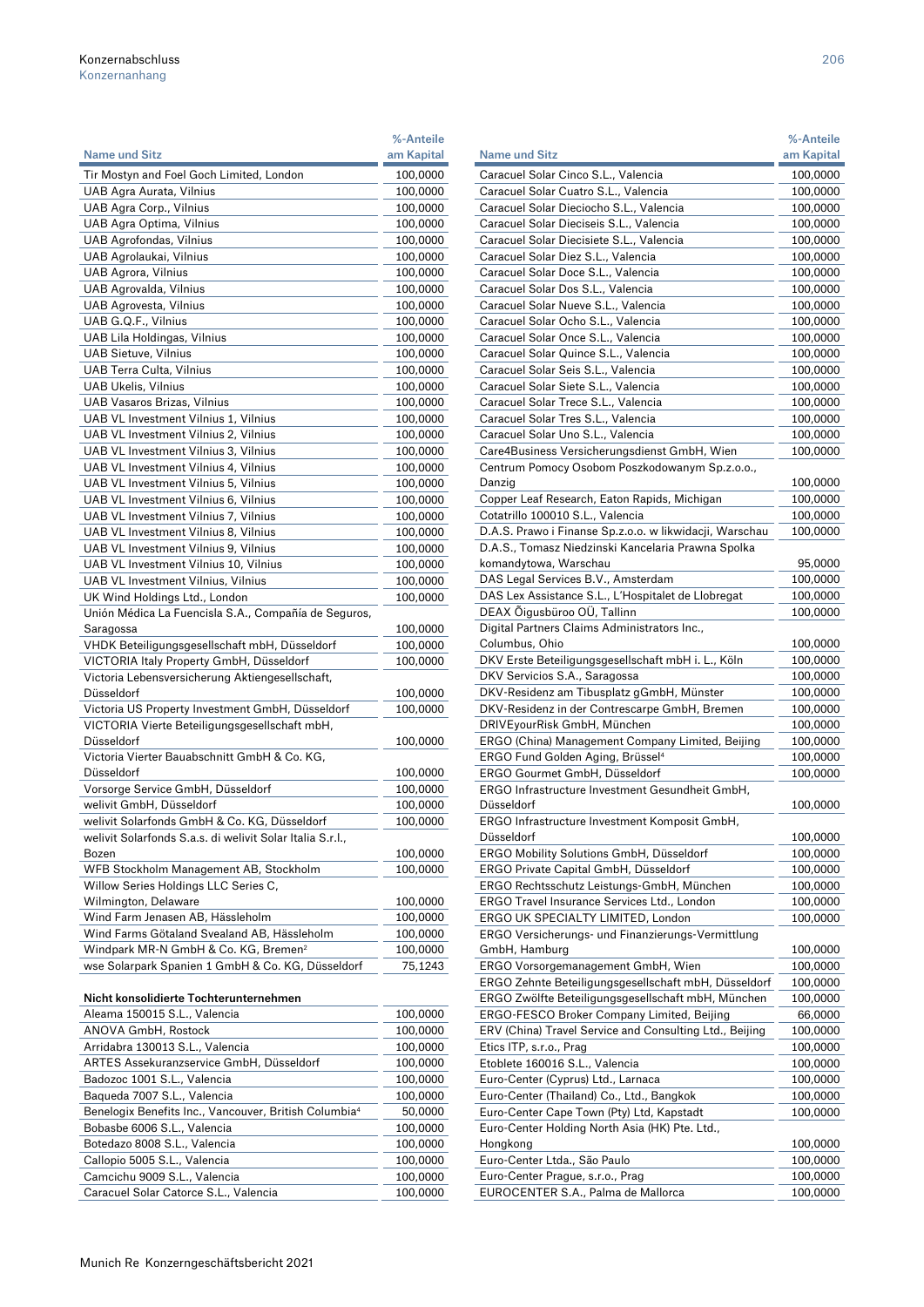|                                                                                  | %-Anteile  |
|----------------------------------------------------------------------------------|------------|
| <b>Name und Sitz</b>                                                             | am Kapital |
| Euro-Center Sydney Pty Ltd., Sydney                                              | 100,0000   |
| Euro-Center USA, Inc., New York City, New York                                   | 100,0000   |
| EURO-CENTER YEREL YARDIM HIZMETLERI Ltd. Şti.,                                   |            |
| Istanbul                                                                         | 100,0000   |
| European Assistance Holding GmbH, München                                        | 100,0000   |
| Evaluación Médica TUW S.L., Barcelona                                            | 100,0000   |
| Gamaponti 140014 S.L., Valencia                                                  | 100,0000   |
| GBG Vogelsanger Straße GmbH, Köln                                                | 94,7826    |
| Gebäude Service Gesellschaft Überseering 35 mbH,                                 |            |
| Hamburg                                                                          | 100,0000   |
| goDentis - Gesellschaft für Innovation in der                                    |            |
| Zahnheilkunde mbH, Köln                                                          | 100,0000   |
| Great Lakes (Gibraltar) Plc, Gibraltar                                           | 100,0000   |
| GREAT LAKES SERVICES UK LIMITED, London                                          | 100,0000   |
| GroupSimple Solutions Inc.,                                                      |            |
| Vancouver, British Columbia <sup>4</sup>                                         | 50,0000    |
| Guanzu 2002 S.L., Valencia                                                       | 100,0000   |
| Hamburger Hof Management GmbH, Hamburg                                           | 100,0000   |
| Hansekuranz Kontor GmbH, Münster                                                 | 80,0042    |
| Hartford Steam Boiler Colombia Ltda, Bogotá                                      | 100,0000   |
| Hartford Steam Boiler UK Limited, Manchester                                     | 100,0000   |
| Hestia Loss Control Sp.z.o.o., Sopot                                             | 100,0000   |
| HSB Associates Inc., New York City, New York                                     | 100,0000   |
| HSB Sheet Metal EaaS GmbH & Co. KG, München                                      | 100,0000   |
| HSB Ventures Inc., Dover, Delaware                                               | 100,0000   |
| Ideenkapital erste Investoren Service GmbH, Düsseldorf                           | 100,0000   |
| Ideenkapital Fonds Treuhand GmbH, Düsseldorf                                     | 100,0000   |
| IDEENKAPITAL Investment GmbH, Düsseldorf                                         | 100,0000   |
| Ideenkapital Media Treuhand GmbH, Düsseldorf                                     | 100,0000   |
| <b>IDEENKAPITAL Metropolen Europa</b>                                            |            |
| Verwaltungsgesellschaft mbH, Düsseldorf                                          | 100,0000   |
| <b>IDEENKAPITAL PRORENDITA EINS</b>                                              |            |
| Treuhandgesellschaft mbH, Düsseldorf                                             | 100,0000   |
| IDEENKAPITAL Schiffsfonds Treuhand GmbH,                                         |            |
| Düsseldorf                                                                       | 100,0000   |
| IFS Europe Holding GmbH, München                                                 | 100,0000   |
| IK Einkauf Objektverwaltungsgesellschaft mbH,                                    |            |
| Düsseldorf                                                                       | 100,0000   |
| IK Einkaufsmärkte Deutschland Verwaltungsgesellschaft                            |            |
| mbH, Düsseldorf                                                                  | 100,0000   |
| IK FE Fonds Management GmbH, Düsseldorf                                          | 100,0000   |
| IK Komp GmbH, Düsseldorf                                                         | 100,0000   |
| IK Objekt Bensheim GmbH, Düsseldorf<br>IK Pflegezentrum Uelzen Verwaltungs-GmbH, | 100,0000   |
| Düsseldorf                                                                       |            |
| IK Property Eins Verwaltungsgesellschaft mbH i. L.,                              | 100,0000   |
| Düsseldorf                                                                       | 100,0000   |
| IK Property Treuhand GmbH, Düsseldorf                                            | 100,0000   |
| IoT Financing Services LLC, Dover, Delaware                                      | 100,0000   |
| Jogszerviz Kft, Budapest                                                         | 100,0000   |
| JRP (London) Limited, London                                                     | 100,0000   |
| JRP Insurance Management Limited, London                                         | 100,0000   |
| JRP Underwriting Ltd., London                                                    | 100,0000   |
| Junos Verwaltungs GmbH, München                                                  | 100,0000   |
| K & P Objekt München Hufelandstraße GmbH i. L.,                                  |            |
| Düsseldorf                                                                       | 100,0000   |
| KQV Solarpark Franken 1 GmbH & Co. KG, Düsseldorf                                | 100,0000   |
| Larus Vermögensverwaltungsgesellschaft mbH,                                      |            |
| München                                                                          | 100,0000   |
| Legal Net GmbH, München                                                          | 100,0000   |
| m:editerran Power S.a.s. di welivit Solar Italia S.r.l.,                         |            |
| Bozen                                                                            | 100,0000   |
| Marbury Agency Inc., Amelia, Ohio                                                | 100,0000   |
| MEAG EuroCorpRent, München <sup>4</sup>                                          | 85,3329    |

|                                                       | %-Anteile  |
|-------------------------------------------------------|------------|
| <b>Name und Sitz</b>                                  | am Kapital |
| MEAG FlexConcept - EuroGrowth, Luxemburg <sup>4</sup> | 100,0000   |
| MEAG Hong Kong Limited, Hongkong                      | 100,0000   |
| MEAG Institutional Fund GP S.à.r.l., Luxemburg        | 100,0000   |
| MEAG Insurance Fund - Tied Assets, Genf <sup>4</sup>  | 100,0000   |
| MEAG Luxembourg S.à r.l., Luxemburg                   | 100,0000   |
| MEAG Pension Rent, München <sup>4</sup>               | 100,0000   |
| MEAG Pension Safe, München <sup>4</sup>               | 100,0000   |
| MEAG Vermögensanlage Komfort, München <sup>4</sup>    | 43,0873    |
| MEAG Vermögensanlage Return (A+I Tranche),            |            |
| München <sup>4</sup>                                  | 58,1019    |
| Mediastream Consulting GmbH i. L., Grünwald           | 100,0000   |
| Mediastream Film GmbH i. L., Grünwald                 | 100,0000   |
| Mediastream Zweite Film GmbH i. L., Grünwald          | 100,0000   |
| MedNet Bahrain W.L.L., Manama                         | 100,0000   |
| MedNet Egypt LLC, Kairo                               | 100,0000   |
| MedNet Europa GmbH, München                           | 100,0000   |
| MedNet Global Healthcare Solutions LLC, Dubai         | 100,0000   |
| MedNet Greece S.A., Athen                             | 78,7157    |
| MedNet Jordan Co. W.L.L., Amman                       | 100,0000   |
| MedNet Saudi Arabia LLC, Jeddah                       | 100,0000   |
| MedNet SPC, Muscat                                    | 100,0000   |
| MedNet UAE FZ LLC, Dubai                              | 100,0000   |
| miCura Pflegedienste Bremen GmbH, Bremen              | 100,0000   |
| miCura Pflegedienste Düsseldorf GmbH, Düsseldorf      | 100,0000   |
| miCura Pflegedienste GmbH, Köln                       | 100,0000   |
| miCura Pflegedienste Hamburg GmbH, Hamburg            | 100,0000   |
| miCura Pflegedienste Krefeld GmbH, Krefeld            | 100,0000   |
| miCura Pflegedienste München/Dachau GmbH, Dachau      | 51,0000    |
| miCura Pflegedienste München GmbH i. L., München      | 100,0000   |
| miCura Pflegedienste München Ost GmbH, München        | 65,0000    |
| miCura Pflegedienste Münster GmbH, Münster            | 100,0000   |
| miCura Pflegedienste Nürnberg GmbH, Nürnberg          | 51,0000    |
| MPL Claims Management Ltd., London                    | 52,0000    |
| MR Beteiligungen 2. UK AG & Co. KG, Grünwald          | 100,0000   |
| MR Beteiligungen 3. GmbH, München                     | 100,0000   |
| MR Beteiligungen 15. GmbH, München                    | 100,0000   |
| MR Beteiligungen 17. GmbH, München                    | 100,0000   |
| MR Beteiligungen 18. GmbH, Grünwald                   | 100,0000   |
| MR Beteiligungen 20. GmbH, München                    | 100,0000   |
| MR Beteiligungen 21. GmbH, München                    | 100,0000   |
| MR Beteiliaunaen 22. GmbH. München                    | 100,0000   |
| MR Beteiligungen AG, Grünwald                         | 100,0000   |
| MR Equity Investment GmbH, München                    | 100,0000   |
| MR Falcon LP, Dover, Delaware                         | 100,0000   |
| MR Financial Group GmbH, München                      | 100,0000   |
| MR Group Investment US Inc., Dover, Delaware          | 100,0000   |
| MR HealthTech Ltd., Nicosia                           | 100,0000   |
| MR Infrastructure Inc., Dover, Delaware               | 100,0000   |
| MR RENT-Management GmbH, München                      | 100,0000   |
| MR Solar GmbH & Co. KG, Düsseldorf                    | 100,0000   |
| MR SOLAR SAS DER WELIVIT SOLAR ITALIA S.r.l.,         |            |
| Bozen                                                 | 100,0000   |
| MU068 MR Placem (FCP), Paris <sup>4</sup>             | 100,0000   |
| Münchener de Argentina Servicios Técnicos S.R.L.,     |            |
| <b>Buenos Aires</b>                                   | 90,0000    |
| Münchener de Mexico S.A., Mexiko-Stadt                | 100,0000   |
| Münchener de Venezuela C.A.                           |            |
| Intermediaria de Reaseguros, Caracas                  | 100,0000   |
| Münchener Finanz Gruppe AG Beteiligungen, München     | 100,0000   |
| MÜNCHENER RÜCKVERSICHERUNGS - GESELL-                 |            |
| SCHAFT AKTIENGESELLSCHAFT IN MÜNCHEN                  |            |
| ESCRITÓRIO DE REPRESENTAÇÃO NO BRASIL LTDA,           |            |
| São Paulo                                             | 100,0000   |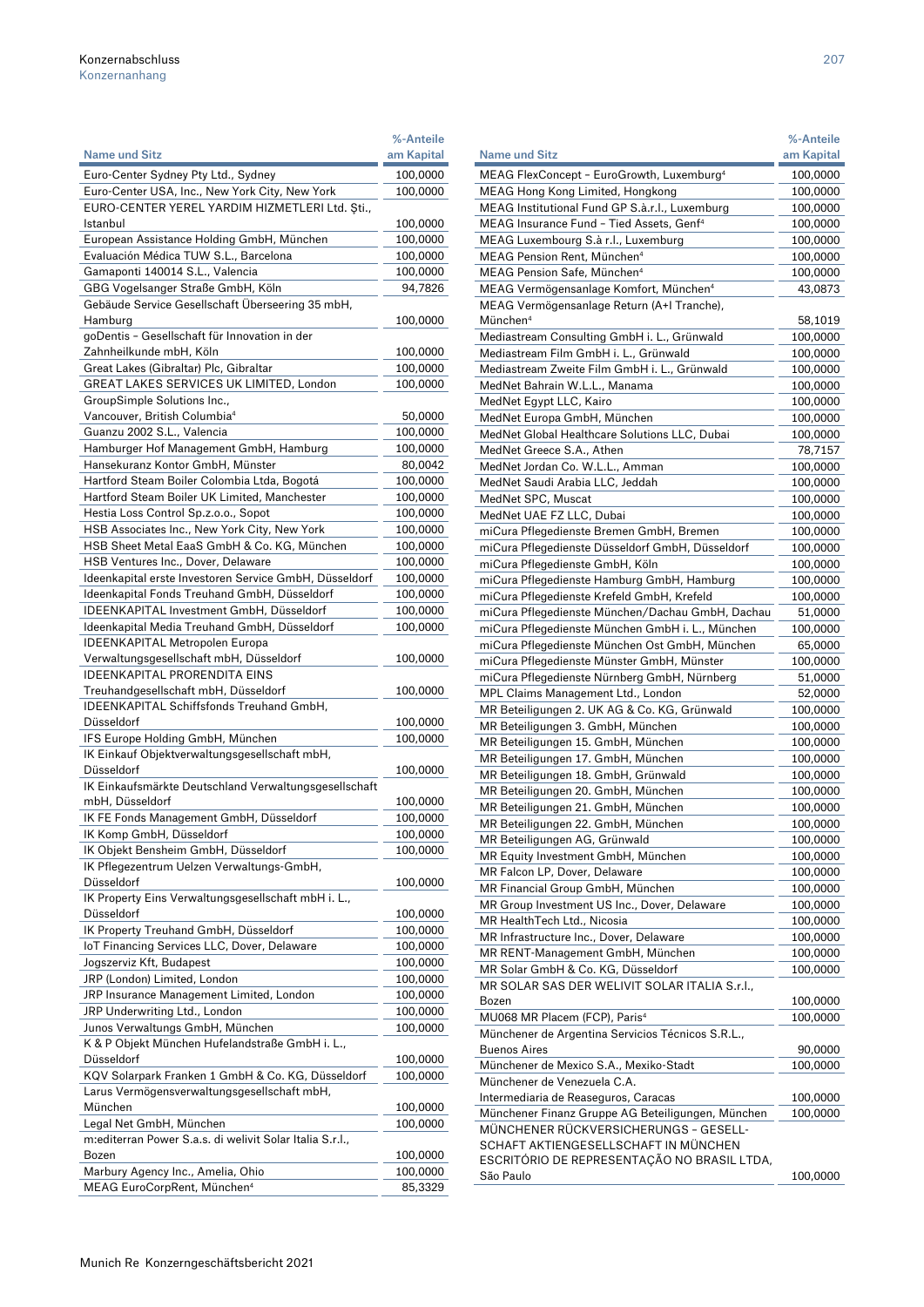|                                                                | %-Anteile            |
|----------------------------------------------------------------|----------------------|
| Name und Sitz                                                  | am Kapital           |
| Munich American Reassurance Company PAC Inc.,                  |                      |
| Norcross, Georgia <sup>4</sup>                                 | 0,0000               |
| Munich Canada Systems Corporation, Toronto, Ontario            | 100,0000             |
| Munich Re America Brokers Inc., Dover, Delaware                | 100,0000             |
| Munich Re America Management Ltd., London                      | 100,0000             |
| Munich Re Automation Solutions GmbH, München                   | 100,0000             |
| Munich Re Automation Solutions Inc.,                           |                      |
| Wilmington, Delaware                                           | 100,0000             |
| Munich Re Automation Solutions K.K., Tokio                     | 100,0000             |
| Munich Re Automation Solutions Pte. Ltd., Singapur             | 100,0000             |
| Munich Re Automation Solutions Pty Ltd, Sydney                 | 100,0000             |
| Munich Re Capital Markets GmbH, München                        |                      |
|                                                                | 100,0000             |
| Munich Re Capital No.2 Limited, London                         | 100,0000             |
| Munich Re Fund II LP, Dover, Delaware <sup>1</sup>             | 100,0000             |
| Munich Re Health Services FZ-LLC, Dubai                        | 100,0000             |
| Munich Re India Services Private Limited, Mumbai               | 100,0000             |
| Munich Re Investment Partners GmbH, München                    | 100,0000             |
| Munich Re Markets GmbH, München                                | 100,0000             |
| Munich Re Risk Solution Ireland Limited, Dublin                | 100,0000             |
| Munich Re Service GmbH, München                                | 100,0000             |
| Munich Re Underwriting Agents (DIFC) Ltd., Dubai               | 100,0000             |
| Munich-Canada Management Corp. Ltd.,                           |                      |
| Toronto, Ontario                                               | 100,0000             |
| MunichFinancialGroup AG Holding, München                       | 100,0000             |
| MunichFinancialServices AG Holding, München                    | 100,0000             |
| Naretoblera 170017 S.L., Valencia                              | 100,0000             |
| Nerruze 120012 S.L., Valencia                                  | 100,0000             |
| nexible GmbH, Düsseldorf                                       | 100,0000             |
| nexsurance GmbH, Düsseldorf                                    | 100,0000             |
| NMU (Specialty) Limited, London                                | 100,0000             |
| Orrazipo 110011 S.L., Valencia                                 | 100,0000             |
| P.A.N. Verwaltungs GmbH, Grünwald                              | 100,0000             |
| PLATINIA Verwaltungs-GmbH i. L., München                       | 100,0000             |
| PORT Schiffsverwaltungsgesellschaft mbH i. L.,                 |                      |
| Bramstedt                                                      | 100,0000             |
| PRORENDITA DREI Verwaltungsgesellschaft mbH,                   |                      |
| Düsseldorf                                                     | 100,0000             |
| PRORENDITA EINS Verwaltungsgesellschaft mbH i. L.,             |                      |
| Düsseldorf                                                     | 100,0000             |
| PRORENDITA FÜNF Verwaltungsgesellschaft mbH,                   |                      |
| Düsseldorf                                                     | 100,0000             |
| PRORENDITA VIER Verwaltungsgesellschaft mbH,                   |                      |
| Düsseldorf                                                     | 100,0000             |
| PRORENDITA ZWEI Verwaltungsgesellschaft mbH i. L.,             |                      |
| Düsseldorf                                                     | 100,0000             |
| Reaseguradora de las Américas S.A., La Habana                  | 100,0000             |
| SAINT LEON ENERGIE S.A.R.L., Saargemünd                        | 100,0000             |
| Schloss Hohenkammer GmbH, Hohenkammer                          | 100,0000             |
| Schrömbgens & Stephan GmbH Versicherungsmakler,                |                      |
| Düsseldorf                                                     |                      |
| Smart Thinking Consulting (Beijing) Co. Ltd., Beijing          | 100,0000<br>100,0000 |
| Solarfonds Göttelborn 2 GmbH & Co. KG, Düsseldorf <sup>4</sup> |                      |
|                                                                | 34,4234              |
| Sopockie Towarzystwo Doradcze Sp.z.o.o., Sopot                 | 100,0000             |
| Stichting Aandelen Beheer D.A.S. Holding, Amsterdam            | 100,0000             |
| Sustainable Finance Risk Consulting GmbH, München              | 100,0000             |
| TAS Touristik Assekuranz-Service GmbH,                         |                      |
| Frankfurt a. M.                                                | 100,0000             |
| Tellus Demetra LLC, Wilmington, Delaware                       | 100,0000             |
| Thipara GmbH, Hamburg                                          | 80,1000              |
| TIERdirekt GmbH, München                                       | 75,0000              |
| Tillobesta 180018 S.L., Valencia                               | 100,0000             |
| Triple IP B.V. in liquidatie, Utrecht                          | 100,0000             |
| US PROPERTIES VA Verwaltungs-GmbH i. L.,                       |                      |
| Düsseldorf                                                     | 100,0000             |

| <b>Name und Sitz</b>                                    | am Kapital |
|---------------------------------------------------------|------------|
| VICTORIA Immobilien-Fonds GmbH, Düsseldorf              | 100,0000   |
| VICTORIA US Property Zwei GmbH i. L., München           | 100,0000   |
| Victoria Vierter Bauabschnitt Management GmbH,          |            |
| Düsseldorf                                              | 100,0000   |
| Viwis GmbH, München                                     | 100,0000   |
| VV-Consulting Gesellschaft für Risikoanalyse, Vorsorge- |            |
| beratung und Versicherungsvermittlung GmbH, Wien        | 100,0000   |
| welivit New Energy GmbH, Düsseldorf                     | 100,0000   |
| welivit Solar España GmbH, Düsseldorf                   | 100,0000   |
| welivit Solar Italia s.r.l., Bozen                      | 100,0000   |
| WNE Solarfonds Süddeutschland 2 GmbH & Co. KG.          |            |
| Düsseldorf                                              | 100,0000   |
| Wohnungsgesellschaft Brela mbH, Hamburg                 | 100,0000   |
| Zacobu 110011 S.L., Valencia                            | 100,0000   |
| Zacuba 6006 S.L., Valencia                              | 100,0000   |
| Zacubacon 150015 S.L., Valencia                         | 100,0000   |
| Zafacesbe 120012 S.L., Valencia                         | 100,0000   |
| Zapacubi 8008 S.L., Valencia                            | 100,0000   |
| Zarzucolumbu 100010 S.L., Valencia                      | 100,0000   |
| Zetaza 4004 S.L., Valencia                              | 100,0000   |
| Zicobucar 140014 S.L., Valencia                         | 100,0000   |
| Zucaelo 130013 S.L., Valencia                           | 100,0000   |
| Zucampobi 3003 S.L., Valencia                           | 100,0000   |
| Zucarrobiso 2002 S.L., Valencia                         | 100,0000   |
| Zucobaco 7007 S.L., Valencia                            | 100,0000   |
| Zulazor 3003 S.L., Valencia                             | 100,0000   |
| Zumbicobi 5005 S.L., Valencia                           | 100,0000   |
| Zumcasba 1001 S.L., Valencia                            | 100,0000   |
| Zuncabu 4004 S.L., Valencia                             | 100,0000   |
| Zuncolubo 9009 S.L., Valencia                           | 100,0000   |

## Nach der Equity-Methode bewertete assoziierte

| Unternehmen und Gemeinschaftsunternehmen                         |          |
|------------------------------------------------------------------|----------|
| 1818 Acquisition LLC, Wilmington, Delaware                       | 20,7300  |
| 2014 Sol I LLC, Wilmington, Delaware                             | 50,0000  |
| Arcapark SAS, Rueil-Malmaison <sup>5</sup>                       | 15,1000  |
| Astoria Power Partners Holding LLC, Dover, Delaware              | 20,0000  |
| Bazos CIV LP, Wilmington, Delaware <sup>7</sup>                  | 100,0000 |
| Consorcio Internacional de Aseguradores de                       |          |
| Crédito S.A., Madrid <sup>5</sup>                                | 15,0353  |
| D.A.S. Difesa Automobilistica Sinistri.                          |          |
| S.p.A. di Assicurazione, Verona                                  | 49,9920  |
| <b>EGM Wind SAS, Paris</b>                                       | 40,0000  |
| ERGO China Life Insurance Co., Ltd.,                             |          |
| Jinan, Shandong Province                                         | 50,0000  |
| Europai Utazasi Biztosito Rt, Budapest                           | 26,0000  |
| Europäische Reiseversicherungs-Aktiengesellschaft,               |          |
| Wien                                                             | 25,0100  |
| Global Aerospace Underwriting Managers Ltd., London <sup>7</sup> | 51,0000  |
| HDFC ERGO General Insurance Company Ltd., Mumbai                 | 48,9919  |
| Infra Foch Topco SAS, Puteaux <sup>5</sup>                       | 10,7900  |
| Invesco MEAG US Immobilien Fonds IV, Luxemburg                   | 37,1670  |
| KarstadtQuelle Finanz Service GmbH i. L., Düsseldorf             | 50,0000  |
| King Price Financial Services (Pty) Ltd, Pretoria <sup>5</sup>   | 15,0000  |
| Marchwood Power Limited, Southampton                             | 50,0000  |
| MEAG INSTITUTIONAL FUND S.C.S. SICAV-RAIF -                      |          |
| MEAG Infrastructure Debt Fund II, Luxemburg <sup>5</sup>         | 14,0219  |
| MEDICLIN Aktiengesellschaft, Offenburg                           | 35,0042  |
| Next Insurance Inc., Wilmington, Delaware                        | 33,6934  |
| Poolbeg Investments Limited, London                              | 37,5000  |
| RP Vilbeler Fondsgesellschaft mbH i. L.,                         |          |
| Frankfurt a. M.                                                  | 40,0000  |
| Sana Kliniken AG, München                                        | 22,4904  |
| SAS Le Point du Jour, Paris                                      | 50,0000  |

%-Anteile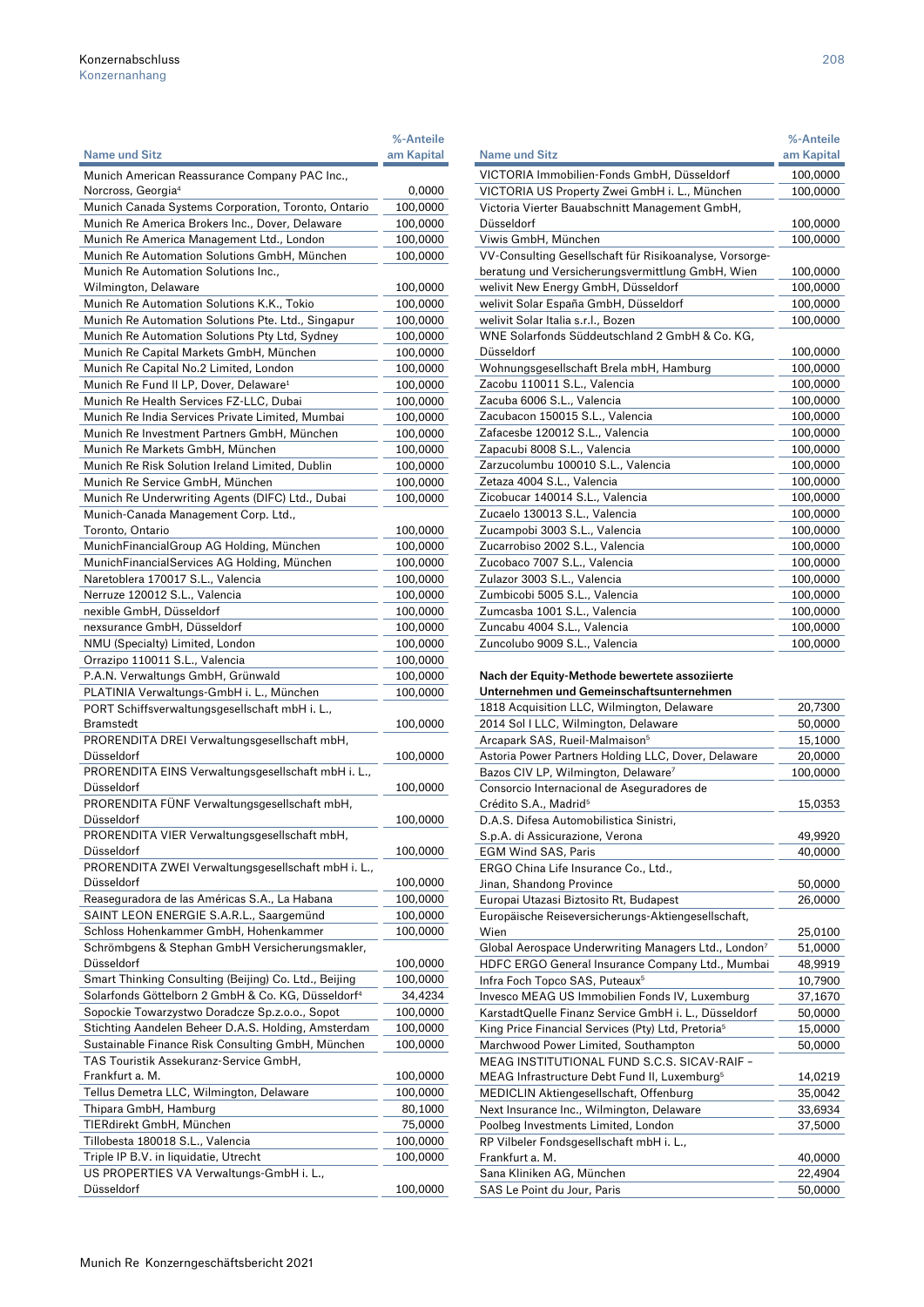| <b>Name und Sitz</b>                                    | %-Anteile<br>am Kapital |
|---------------------------------------------------------|-------------------------|
| SNIC Insurance B.S.C. (c), Manama                       | 22,5000                 |
| SR Texas Wind Holdings 1 LLC, Wilmington, Delaware      | 49,0000                 |
| STEAG Fernwärme GmbH, Essen                             | 49,0000                 |
| Storebrand Helseforsikring AS, Oslo                     | 50,0000                 |
| Super Home Inc., Dover, Delaware <sup>5</sup>           | 14,9200                 |
| Suramericana S.A., Medellín <sup>5</sup>                | 18,8672                 |
| Taishan Property & Casuality Insurance Co. Ltd., Jinan, |                         |
| <b>Shandong Province</b>                                | 24,9000                 |
| Taunus Holding B.V., Rotterdam                          | 23,1913                 |
| Thaisri Insurance Public Company Limited, Bangkok       | 40.2576                 |
| Vier Gas Investments S.à r.l., Luxemburg                | 43.7516                 |

## Zum beizulegenden Zeitwert bewertete assoziierte

| Unternehmen und Gemeinschaftsunternehmen                                                        |         |
|-------------------------------------------------------------------------------------------------|---------|
| Assistance Partner GmbH & Co. KG, München                                                       | 21,6600 |
| Augury Inc., Wilmington, Delaware <sup>5</sup>                                                  | 9,8300  |
| carexpert Kfz-Sachverständigen GmbH, Walluf                                                     | 25,0000 |
| CDAT Software Inc., Vancouver, British Columbia                                                 | 40,0000 |
| CertX AG, Marly                                                                                 | 35,0000 |
| Cyber Sepio Systems Limited, Tel Aviv <sup>5</sup>                                              | 12,9400 |
| Dayforward Inc., Wilmington, Delaware <sup>5</sup>                                              | 8,5000  |
| Fernkälte Geschäftsstadt Nord Gesellschaft bürgerlichen                                         |         |
| Rechts, Hamburg <sup>1</sup>                                                                    | 36,6994 |
| Finsure Investments (Private) Limited, Harare                                                   | 24,5000 |
| FlexFactory GmbH, Stuttgart                                                                     | 50,0000 |
| GIG City Nord GmbH, Hamburg                                                                     | 20,0000 |
| GroupStrength Benefits Direct Inc.,                                                             |         |
| Vancouver, British Columbia                                                                     | 50,0000 |
| Hartford Research LLC, Lewes, Delaware                                                          | 41,7500 |
| High Definition Vehicle Insurance Inc., Dover, Delaware <sup>5</sup>                            | 9,2800  |
| Inshur Holding Corp., Wilmington, Delaware <sup>5</sup>                                         | 15,0200 |
| LCM Logistic Center Management GmbH, Hamburg                                                    | 50,0000 |
| MEAG Pacific Star Asset Management Pte. Ltd.,                                                   |         |
| Singapur                                                                                        | 50,0000 |
| Orbit Fab Inc., Dover, Delaware <sup>5</sup>                                                    | 5,2700  |
| PERILS AG, Zürich <sup>5</sup>                                                                  | 10,0000 |
| Span.IO Inc., Dover, Delaware <sup>5</sup>                                                      | 9,1700  |
| Spruce Holdings Inc., Wilmington, Delaware <sup>5</sup>                                         | 11,7500 |
| Teko - Technisches Kontor für Versicherungen                                                    |         |
| Gesellschaft mit beschränkter Haftung, Düsseldorf                                               | 30,0000 |
| Tianjin Yihe Information Technology Co. Ltd., Tianjin                                           | 24,9000 |
| versdiagnose GmbH, Hannover                                                                     | 49,0000 |
| Volksbanken-Versicherungsdienst GmbH, Wien                                                      | 25,2319 |
| VV Immobilien Verwaltungs und Beteiligungs GmbH,                                                |         |
| München                                                                                         | 30,0000 |
| We Predict Limited, Swansea <sup>5</sup>                                                        | 17,5900 |
|                                                                                                 |         |
| Anteilsmäßig einbezogene Unternehmen                                                            |         |
| (Gemeinschaftliche Tätigkeit gemäß IFRS 11)                                                     |         |
|                                                                                                 |         |
| "Pensionsfonds" des Versorgungswerks MetallRente<br>bei der Allianz Pensionsfonds AG, Stuttgart |         |

## Beteiligungen gemäß § 271 Abs. 1 HGB an großen Kapitalgesellschaften mit mehr als 5% der Stimm-

| rechte                                                     |         |
|------------------------------------------------------------|---------|
| Extremus Versicherungs-Aktiengesellschaft, Köln            |         |
| (Eigenkapital in T€: 64.219; Jahresergebnis in T€: 119)    | 16,0000 |
| Protektor Lebensversicherungs-AG, Berlin                   |         |
| (Eigenkapital in T€: 7.853; Jahresergebnis in T€: 2)       | 10,7631 |
| Saudi Enaya Cooperative Insurance Company, Jeddah          |         |
| (Eigenkapital in T€: 28.513; Jahresergebnis in T€: -6.404) | 15,0000 |
| Wataniya Insurance Company, Jeddah                         |         |
| (Eigenkapital in T€: 62.263; Jahresergebnis in T€: 1.767)  | 10,0000 |
|                                                            |         |

| <b>Name und Sitz</b>                                            | %-Anteile<br>am Kapital |
|-----------------------------------------------------------------|-------------------------|
| Sonstige Beteiligungen gemäß § 271 Abs. 1 HGB                   |                         |
| 320 Park Avenue Holdings LLC, Wilmington, Delaware <sup>6</sup> |                         |
| (Eigenkapital in T€: 160.317; Jahresergebnis in T€: 0)          | 25,0000                 |
| Acko Technology & Services Private Limited, Bangalore           |                         |
| (Eigenkapital in T€: 61.980;                                    |                         |
| Jahresergebnis in T€: -38.035)                                  | 5,0000                  |
| Admiral Group Plc, Cardiff                                      |                         |
| (Eigenkapital in T€: 130.777;                                   |                         |
| Jahresergebnis in T€: 506.892)                                  | 4,9900                  |
| At-bay Inc., Wilmington, Delaware                               |                         |
| (Eigenkapital in T€: 48.996;                                    |                         |
| Jahresergebnis in T€: -14.038)                                  | 3,9000                  |
| Autobahn Tank & Rast Gruppe GmbH & Co. KG, Bonn                 |                         |
| (Eigenkapital in T€: 11.537;                                    |                         |
| Jahresergebnis in T€: -183.284)                                 | 9,9980                  |
| Autobahn Tank & Rast Management GmbH, Bonn                      |                         |
| (Eigenkapital in T€: 41; Jahresergebnis in T€: 17)              | 10,0020                 |
| B3i Services AG, Zürich                                         |                         |
| (Eigenkapital in T€: 16.309; Jahresergebnis in T€: -8.870)      | 2,7705                  |
| Babylon Holdings Limited, St. Helier                            |                         |
| (Eigenkapital in T€: 50.651;                                    |                         |
| Jahresergebnis in T€: -130.030)                                 |                         |
|                                                                 | 0,3700                  |
| Bought by Many Ltd, London                                      |                         |
| (Eigenkapital in T€: 49.863;                                    |                         |
| Jahresergebnis in T€: -22.709)                                  | 10,1400                 |
| CBRE U.S. Core Partners Parallel Limited Partnership,           |                         |
| Wilmington, Delaware <sup>6</sup>                               |                         |
| (Eigenkapital in T€: 30.477; Jahresergebnis in T€: 893)         | 99,9000                 |
| Craigmore Permanent Crop LP, Christchurch <sup>6</sup>          |                         |
| (Eigenkapital in T€: 130.895; Jahresergebnis in T€: -931)       | 44,1121                 |
| Deutsches Forschungszentrum für Künstliche Intelligenz          |                         |
| GmbH, Kaiserslautern                                            |                         |
| (Eigenkapital in T€: 27.764; Jahresergebnis in T€: 4.655)       | 2,5000                  |
| Earlybird DWES Fund VII GmbH & Co. KG, München                  |                         |
| (Eigenkapital in T€: 36.519; Jahresergebnis in T€: 0)           | 20,0000                 |
| Fair Financial Corp., Wilmington, Delaware                      |                         |
| (Eigenkapital in T€: -147.268;                                  |                         |
| Jahresergebnis in T€: -183.734)                                 | 1,1100                  |
| FIA Timber Partners II LP, Wilmington, Delaware <sup>6</sup>    |                         |
| (Eigenkapital in T€: 122.228;                                   |                         |
| Jahresergebnis in T€: 1.249)                                    | 39,0800                 |
| Forge Global Inc., Lewes, Delaware                              |                         |
| (Eigenkapital in T€: 197.484;                                   |                         |
| Jahresergebnis in T€: -3.635)                                   | 3,1900                  |
| Fraugster Services GmbH, Berlin                                 |                         |
| (Eigenkapital in T€: 4.820; Jahresergebnis in T€: -5.592)       | 7,1952                  |
| Green Acre LLC, Wilmington, Delaware <sup>6</sup>               |                         |
| (Eigenkapital in T€: 52.008; Jahresergebnis in T€: 4.780)       | 31,9361                 |
| Hancock Timberland XII LP, Wilmington, Delaware                 |                         |
| (Eigenkapital in T€: 276.256;                                   |                         |
| Jahresergebnis in T€: -5.057)                                   | 15,1500                 |
| heal.capital I GmbH & Co. KG, Berlin                            |                         |
| (Eigenkapital in T€: 7.825; Jahresergebnis in T€: -2.254)       | 15,8888                 |
| Helium Systems Inc., Dover, Delaware                            |                         |
| (Eigenkapital in T€: 7.636; Jahresergebnis in T€: -3.661)       | 5,0300                  |
| Hippo Analytics Inc., Wilmington, Delaware                      |                         |
| (Eigenkapital in T€: 123.095;                                   |                         |
| Jahresergebnis in T€: -11.350)                                  | 1,2980                  |
| IK Objekt Bensheim Immobilienfonds GmbH & Co. KG,               |                         |
| Düsseldorf                                                      |                         |
| (Eigenkapital in T€: 18.135; Jahresergebnis in T€: -24)         | 16,2445                 |
| M 31 Beteiligungsgesellschaft mbH & Co. Energie KG,             |                         |
| Düsseldorf                                                      |                         |
| (Eigenkapital in T€: 1.390.785;                                 |                         |
| Jahresergebnis in T€: 69.549)                                   | 18,6246                 |